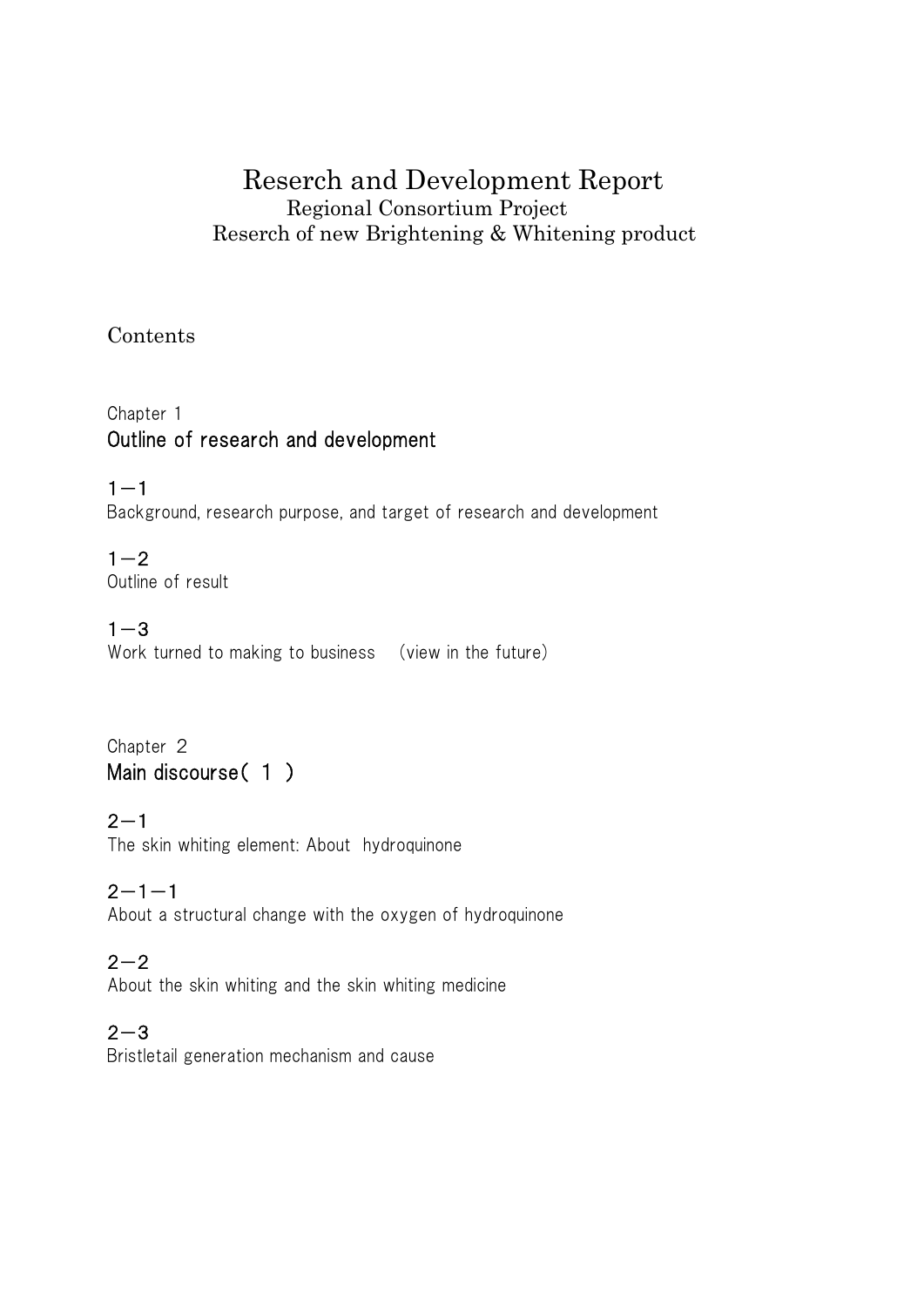#### Chapter 3 Main discourse (2)

 $3 - 1$ Technology for stability improvement of hydroquinone

 $3 - 1 - 1$ Molecular complex making with surfactant

 $3 - 1 - 2$ About the surfactant

 $3 - 2$ Surfactant/ Hydroquinone molecule complex generation

 $3 - 2 - 1$ Selection of the surfactant

## $3 - 2 - 2$

Making of molecular complex of surfactant and hydroquinone

## $3 - 2 - 3$

Confirmation method of molecular complex of surfactant and hydroquinone

## $3 - 2 - 4$

Crystal photograph of the surfactant /Hydroquinone molecular complex

## $3 - 2 - 5$

X-ray, structural analysis of molecular complex, which consists of the surfactant and hydroquinone

## $3 - 3$

Synthesis of glucide surfactant

#### Chapter 4 Main discourse(3)

## $4 - 1$

Selection of molecular complex of the surfactant / Hydroquinone turned to making to product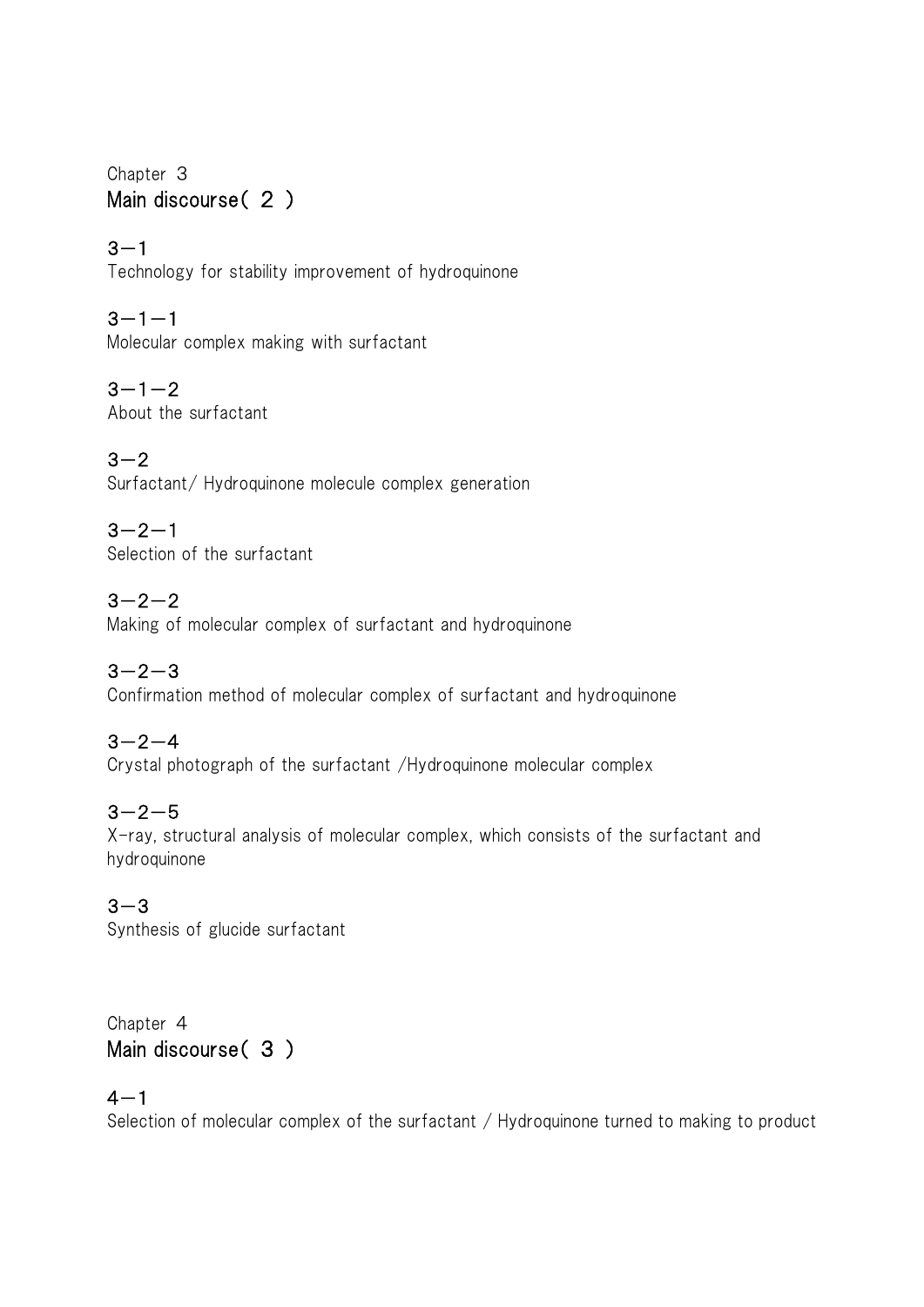## $4 - 2$

Stability examination of molecular complex with the surfactant / Hydroquinone

 $4 - 2 - 1$ Heatproof examination

 $4 - 2 - 2$ Oxidized examination

 $4 - 2 - 3$ Optical examination

 $4 - 2 - 4$ 

Stability examination, which kneads to various ointment radical medicines by mixing

 $4 - 3$ Stability of existing hydroquinone cream

Chapter 5 Main discourse(4)

 $5 - 1$ Safety examination of the surfactant /Hydroquinone molecular complex

 $5 - 1 - 1$ The first skin stimulated examination

 $5 - 1 - 2$ Acute toxicity examination  $5 - 1 - 3$ Skin effect examination

 $5 - 1 - 4$ Chronic toxicity examination

 $5 - 1 - 5$ Patch test by human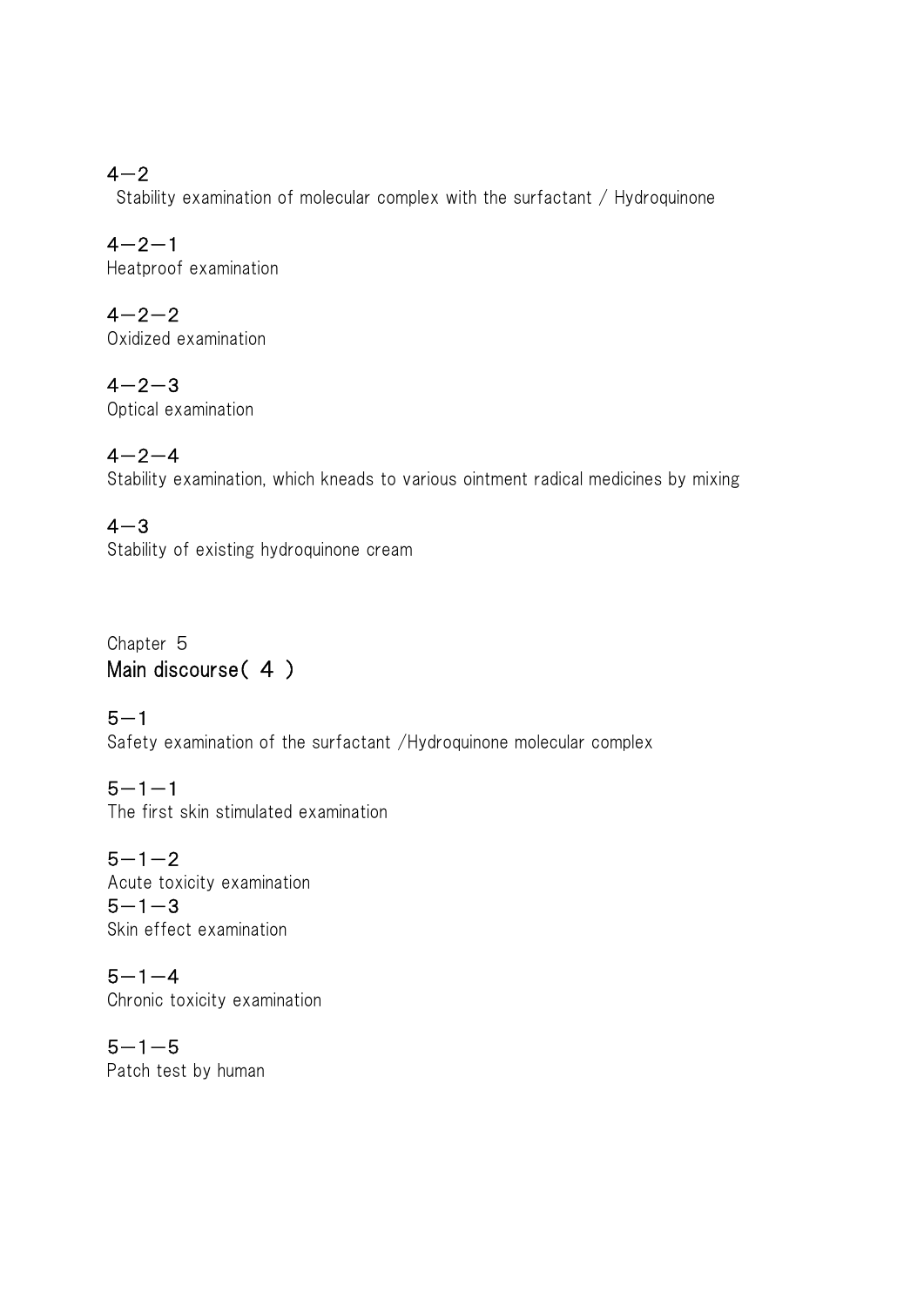#### Chapter 6 Main discourse( 5)

#### $6 - 1$

Passing skin absorption experiment of the surfactant /Hydroquinone molecular complex

### $6 - 1 - 1$

Internal dynamic state measurement by hydroquinone an intravenous injection administering

#### $6 - 1 - 2$

Measurement of density in blood of hydroquinone by passing skin absorption

#### $6 - 1 - 3$

Observation of melanin synthesis control which uses human's skin three dimension model

## $6 - 1 - 4$

Effect of molecular complex on coloring matter calm type contact dermatitis patient

#### $6 - 1 - 5$

Examination of cosmetics radical medicine prescription

Chapter 7 **Summary**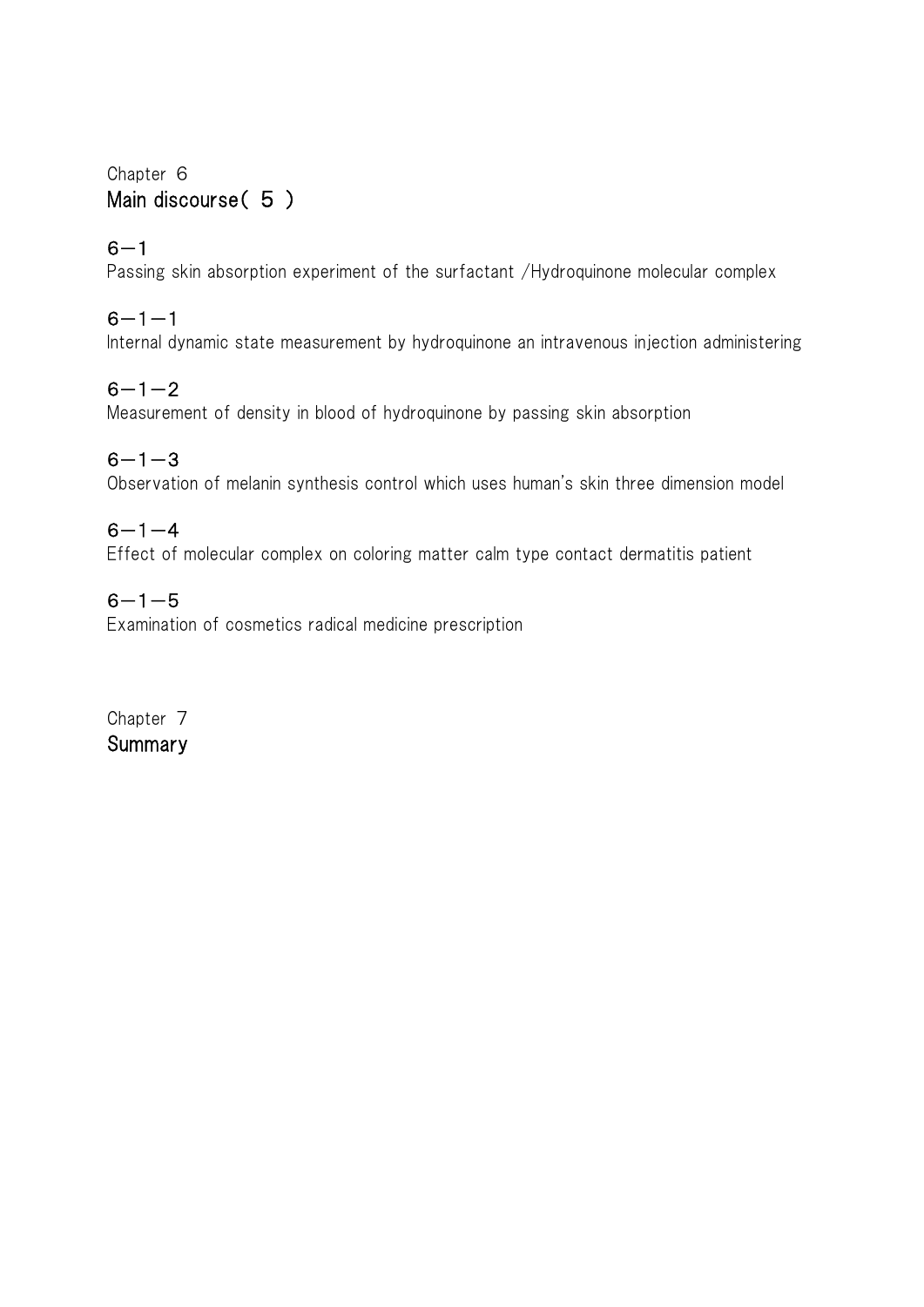### Chapter 1 Outline of research and development

## $1 - 1$

#### Background, research purpose, and target of research and development

As for the demand of people who wish that is white and beautifully, does not know stopping very high.

Especially, isn't the wish of the woman international and common?

The development of cosmetics which have a white effect to increase the scale every year, and to answer it is always important the theme for domestic and foreign cosmetics maker etc. in the skin whiting market probably because of, and a lot of time is poured into the search for an effect high, new beauty white material.

In the effect of the skin whiting, that "Hydroquinone" is high so, it is paid attention from old, and the effectiveness has already won high support as use by the purpose of the bristletail and the bruise treatment etc. among specialists. However, this it was not possible to avoid was a big problem as for manufacturing medicine deterioration, which happened because of a very unstable character of hydroquinone.

The impossible is that simply requesting that in a general market need not say in the much more.

The instability of hydroquinone which is about even to give up a wide, general use because it has not evaded the fault on the character up to now by the research and development in this project though the high effect of the skin whiting is admitted is improved. It aims at the practical use to develop a beauty white product with high safety by which hope is given to people who not only answer needs of a consumer who is strongly interesting to the skin whiting but also worry as a disease because of various calm coloring matters.

## $1 - 2$ Outline of result

The following results could be achieved by this research and development.

The molecular complex array decision was clarified by an X-ray, structural analysis and the existence of the doing molecule was clarified.

It was clarified that obtained hydroquinone molecular complex was extremely steady compared with heat, oxygen, and light compared with single purpose hydroquinone by the physical, chemical examination experiment, and enabled the thing that hydroquinone was able to be treated as a material which had high stability by making the molecule complex with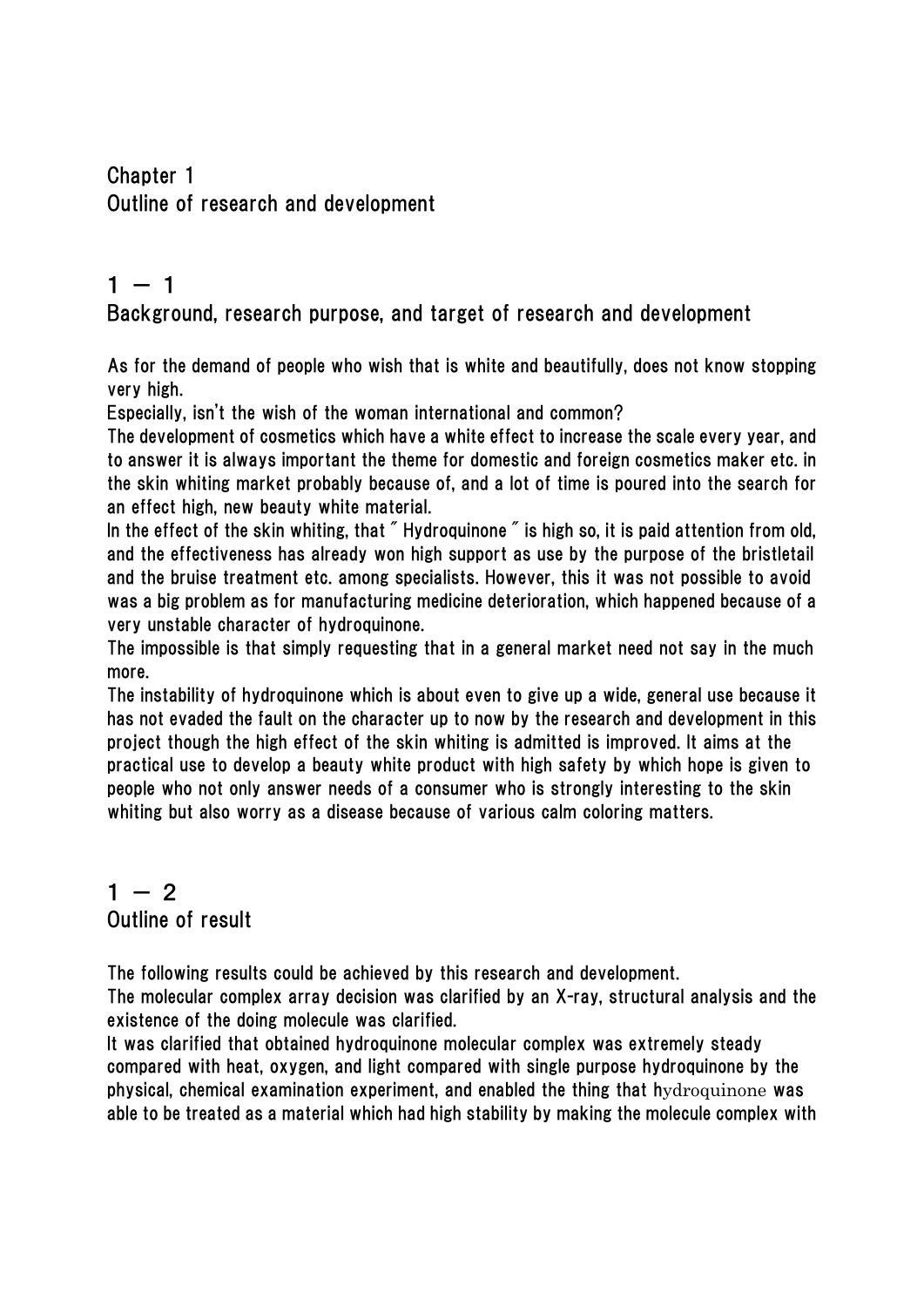the surfactant under various conditions.

Moreover, the safety evaluation to the human body of not only the material stability but also the safety evaluation of this molecular complex was examined in testing the patch to an ordinary man Takeshi and each specific person doing, and unifying the examination experiments of the skin stimulation examination which used a small animal, the acute toxicity examination, the chronic toxicity examination, and the skin feeling work examination (allergic examination), etc.

As a result, it could be confirmed to have obtained hydroquinone molecular complex that safety which was not the exaggeration to say the big low stimulation occasionally stressed to the skin is high.

In addition, when It administered that to the patient who has an observation of the increase and decrease of the melanin coloring matter which uses the skin cell model as an evaluation of the the skin whiting action of Surfactant/Hydroquinone molecular complex and a coloring matter calm disease under the cooperation of the specialist; The melanin synthesis control was able to be confirmed to hydroquinone molecular complex, and the diseased part recovery of the patient was able to be admitted furthermore. It might be able to be said that a new skin whiting product by the new technique introduction, which won't exist in the research and development of this project up to now at all, could be obtained from the bove-mentioned thing.

## $1 - 3$ Work turned to making to three businesses

The homepage in the Internet is used as a means of public relations.

The enterprise, which requires buying here, is picked up.

The sales development is done for the enterprise, which demands information with the purchase purpose because this business is caught to the end as the skin whiting cosmetics raw material supply.

It can be forecast that they are the following two classifications as a customer classification. First of all, that is a customer as the first classification who sells hydroquinone complex as an element raw material such as cosmetics makers.

A lot of cosmetics makers mix hydroquinone complex, and have the cream radical material to sell that as a product.

Hydroquinone complex is offered by an important location of the additional value of Kazunari amount by which the effect of the skin whiting is improved therefore to give that.

As the second classification, it is a medicine manufacture maker who does not have the cosmetics raw material, and it is customers of the import cosmetics sales industry and the hospital relation, etc.

The cream, which mixes hydroquinone complex with the above-mentioned type of business, is sold.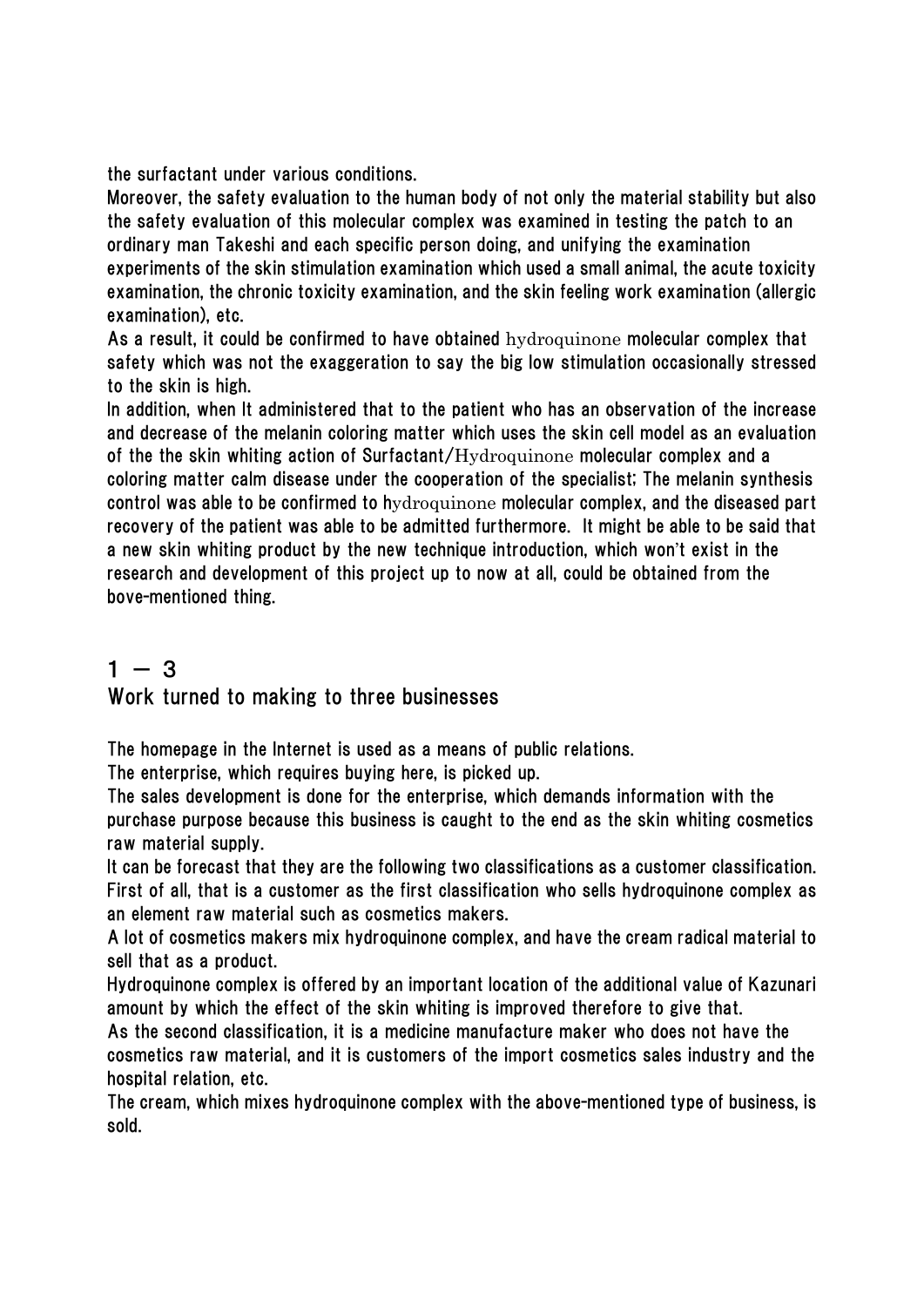It offers that as a state that the supply destination can be immediately sold as a private brand. It is scheduled to manufacture, and to sell that to adjust to the record two classifications further.

In this report, a mechanism of calm coloring matter and current white medicine of beauty is brought together concisely describing the outline of the research and development, the background, and the purpose, etc. in Chapter 1, showing a physical chemical character of hydroquinone with a high effect of skin whiting in detail hereafter in Chapter 2, showing the instability of hydroquinone by using the photograph data etc, and continuously. It is shown as the explanation of Chapter 3 of a new technology which uses the

surface-active agent of the improvement of instability of hydroquinone which becomes a main purpose of this research and development to have assumed a molecular array of a molecular complex to which takes and is generated with the technology to be clear by an X-ray, structural analysis.

Moreover, the synthetic method is described about the development of a new surface-active agent.

Chapter 4 can apply to the human body among molecular complex obtained in Chapter 3 and reports on the result of examining the selection of suitable molecular complex and the stability of the molecular complex to making to the product.

Chapter 5 shows the result of doing the safety evaluation examination of molecular complex, which seems that suitable to making to the product in a small animal and the homo patch test, and the safety evaluation

Examination of the passing skin absorption of molecular complex is done at the cell level, and the melanin synthesis control is examined at the same time in Chapter 6. In addition, the effectiveness examination of molecular complex is done by the cooperation of the dermatology specialist and the coloring matter calm type contact dermatitis patient and it reports on the passage of the diseased part recovery.

This project research and development is summarized in Chapter 7.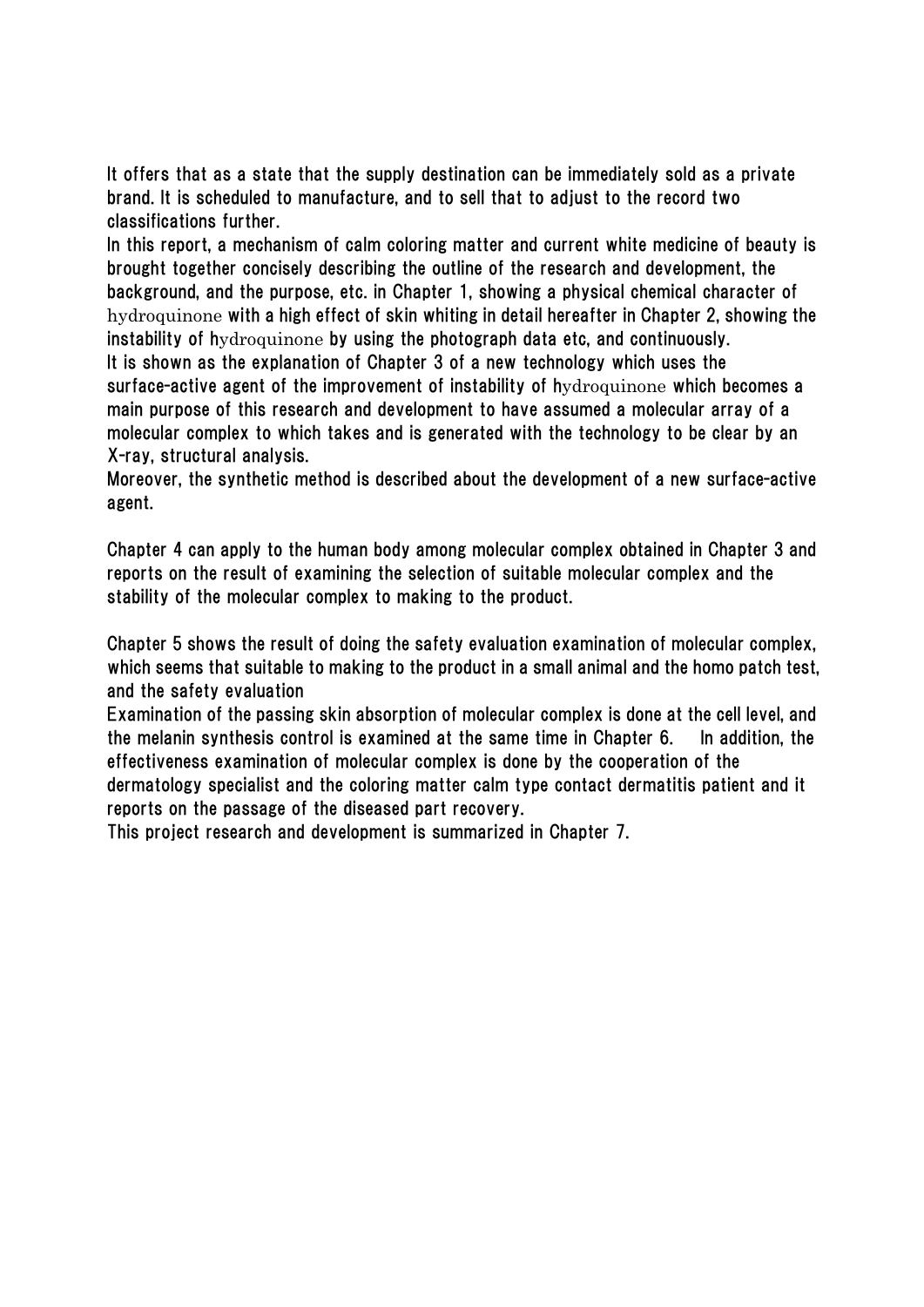Chapter 2 Main discourse(1)



## $2 - 1$

The skin whiting element: Hydroquinone which pays attention to hydroquinone as the skin whiting element is best at this time.

Structure of Hydroquinone (HQ)

- Externals: Colorless needle shape or pillar-shaped crystal
- Melting point: 173.8- 174.8℃
- sublimes without decomposing at 285℃.
- Boiling point: 285℃ ( 730mmHg ).
- sublimes without decomposing at 285℃.
- Specific gravity: D 1.332 15
- Solubility:6g ( 15℃ ) melts to the water 100g.It is 7 in the water 100g G ( 25℃ ) melts.9g ( 2 8 ℃ ) melts to the water 100g.It is melts easily in ethanol and geetilatel that melts easily. It is small dissolution in benzene. That melts little.
- Solution has weak sweetness. That is oxidized, and that becomes brown when leaving them in air.
- ( S cheme2-1、)
- Usage: It is used as a medium, an oxidation, a polymerization prevention medicine, and an anti-ozone medicine agricultural chemistry materials of the photograph development medicine and dyestuff and the medicine synthesis. Moreover, it is used as a reagent for the analysis of phosphorus, the arsenic, and the Kei acid.

## $2 - 1 - 1$

About a structural change with the oxygen of hydroquinone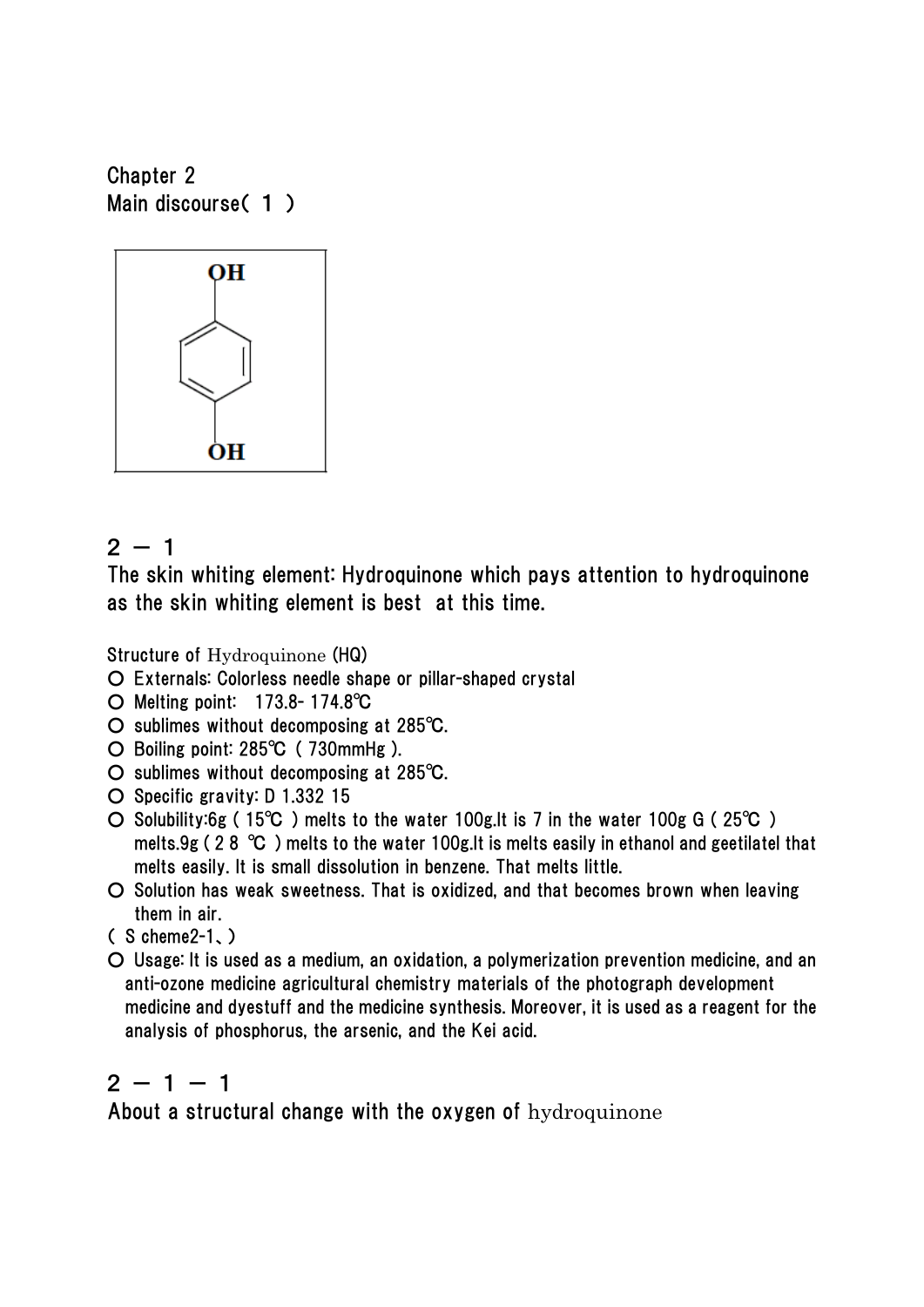Quinhydrone: C H O (molecular weight 218.21).

Molecular compound which can be done by mixing quinhydrone 1 molecule and hydroquinone 1 molecule.

Infiltration in pharmacology and the medicine area is hardly known as long as the report, which shallowly affects hydroquinone is seen though a structural change by the oxidation of hydroquinone was found for about 30 years ago.

It is doubted very much therefore, not having been found yet is a current state in an appropriate method as for coloring according to the oxidation of hydroquinone though various devices are performed.

When there is a problem like the above-mentioned even if it is effective to the bristletail hydroquinone treatment, It comes, and the effectiveness is lost the include amount decrease in the principal ingredient hydroquinone in the product. It is necessary to improve this immediately. This project accomplishment, the thing to know the character of hydroquinone enough as shown in Chapter 2 is a necessity and indispensable.

## $2 - 2$ About the skin whiting and the skin whiting medicine

It is said that bristletail ephelides etc. are quite a lot of bristletail ephelides and the woman who is dark-skinned and worries, and begin to appear in one's teens, and become in her fifties if early until most people have the bristletail.

The purpose of the skin whiting is to suppress the production life of an excessive melanin. The skin whiting medicine is the one to be proud more than flesh-colored and to return flesh-colored an advanced calm coloring matter. Help the recovery to earlier more flesh-colored in usual sunburn, and as an action on the bristletail part. It is the one which always proudly for changeless, tries to suppress an advanced melanin synthesis, and bring that close to flesh-colored unlimitedly.

The following materials are enumerated typical the skin whiting.

## $2 - 3$

#### Bristletail generation mechanism and cause

#### ① Skin structure

The skin covers the whole body and does the role to protect the living body from various stimulation, the troubles or dryness from the outside.

The skin is roughly sequentially divided from the surface into three layers (bark, the corium, and the hypodermic organization).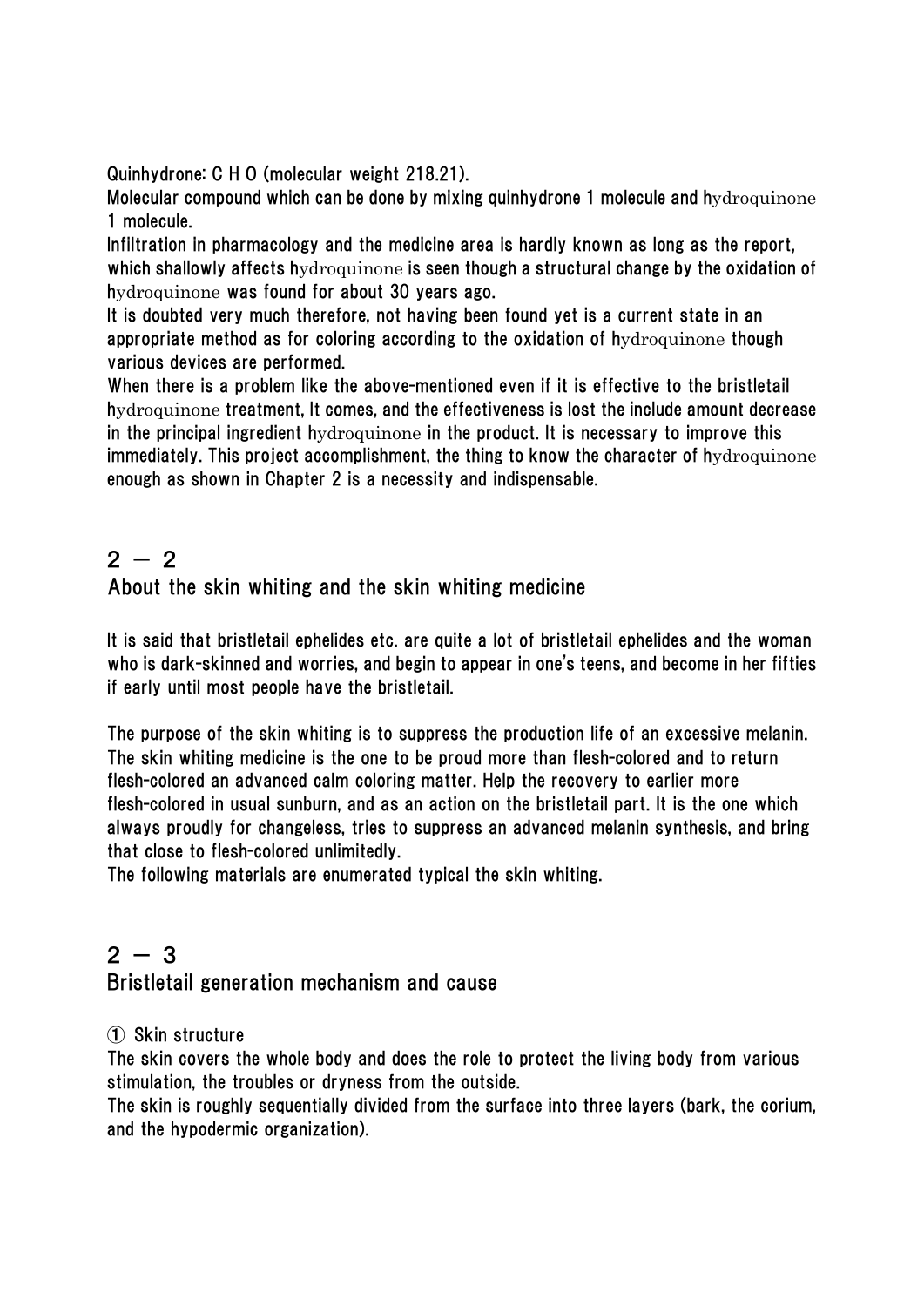#### 【 epidermis 】

Epidermis is sequentially divided from deep into a base layer, stratum spinosum, stratum granulosum, and astratum corneum layer.

Melanocyte coloring matter cell, which synthesizes the melanin coloring matter, exists in the base layer. It is said that this is scattered at one rate per ten base cells in the cell with a dendritic projection.

#### ② Melanocyte and melanin synthesis

Melanocyte exists in the base layer of bark. It is known as melanocyte that bark is located in interiors most, and is a cell, which generates the melanin assumed to be a big factor to decide the person the color etc. of the skin, and proliferates by the ultraviolet rays irradiation. Melanocyte is a cell, which synthesizes the melanin, and supplies the melanin to surrounding keratinocyte through the projection extended like branch of tree. The synthesis of the melanin is synthesized in small granule, which is called melanosome, which can be made in melanocyte.

#### ③ Cause and the generation of bristletail and ephelides

Ultra violet rays are a big threat for the living body. As for the ultraviolet rays irradiated to the skin, the melanin which melanocyte produces plays a defense of the ultraviolet rays which penetrates in the skin the most important role though the part is first scattered by detailed irregularity of the surfactant. It is said that the skin which receives ultraviolet rays keeps being said that the division of bark melanocyte promotes, and the melanin synthesis ability in an increase of melanosome and melanocyte has been improved, and being made the melanin coloring matter from this excessively. The bristletail causes as the above-mentioned, and indicates the calmness state of to the bark all layers by the melanin in the limited part of the skin. Ephelides is also similar for the bristletail it is partially said that an inherited element is related to this; too by the melanin coloring matter though the one, which can be done production.

The cause of the appearance such as bristletails

○ Ultra violet rays

○ Proliferation of melanosome in melanocyte

○ Activation of tyrosinase ferment

If these can be controlled, the bristletail etc. can be controlled, and be treated.

④ Kind such as bristletails

A)

Bark elderly human character coloring matter spots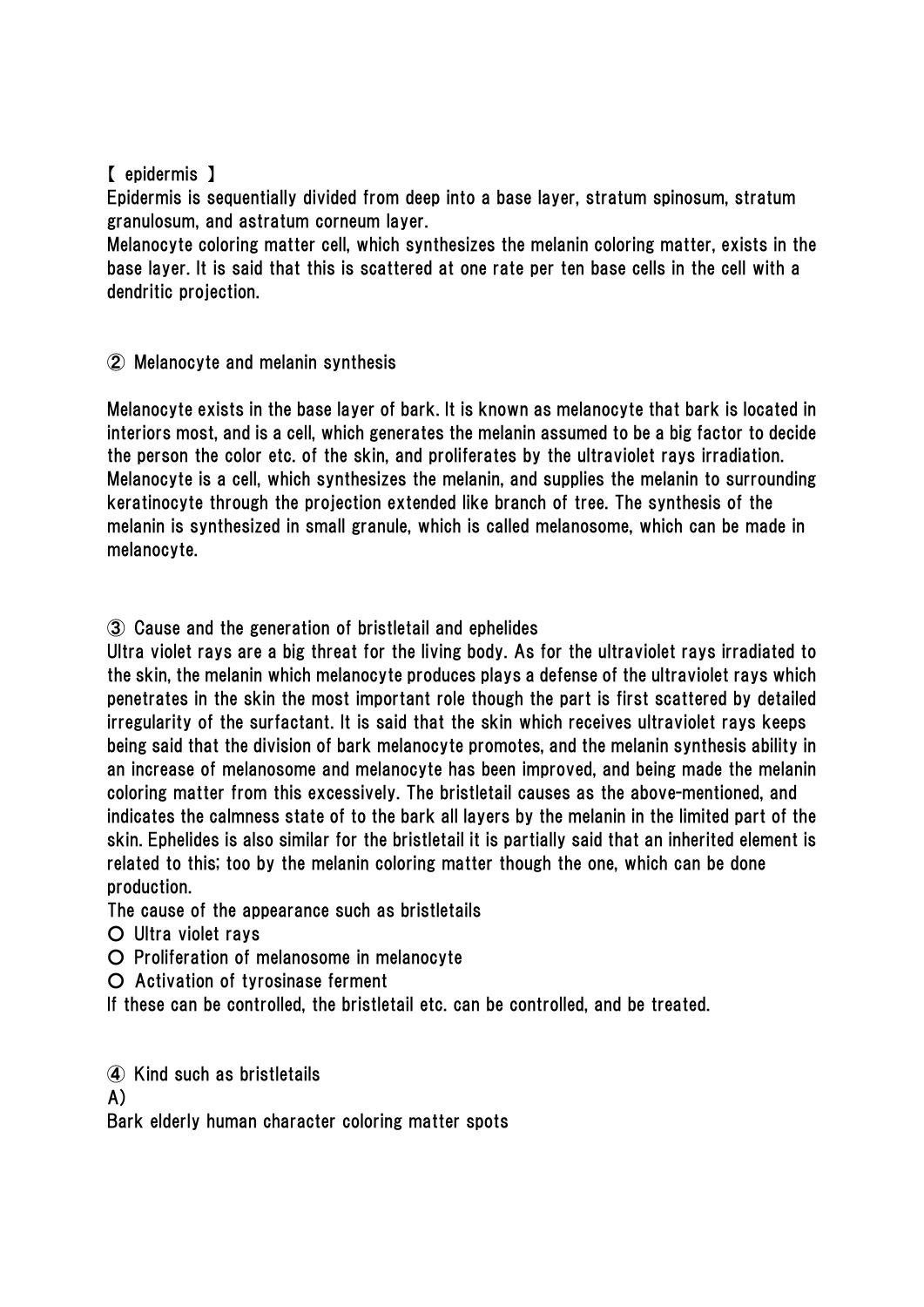It appears while aging from 30 years old, and the outline is made clear the elderly person character coloring matter spotted in comparatively thick brown. It is a bristletail seen best. B)

Spots of petal coloring matter

C)

Seborrheic dermatitis

Seborrheic dermatitis is the one in the state which rises by over forming horny by the resin seborrhea-making syndrome or the elderly person character verruca skin's aging like verruca is said.

D)

After the inflammation, the coloring matter is calm.

After the inflammation, the coloring matter of a calm coloring matter, which can be made after the inflammations such as wounds and the burns, is calm.

E)

Corium Oota nevus mole

F)

Doing sticky mortar brown, which symmetrically extends on the cheekbone and amount and the gills indicates seeing by liver spot.

G)

There are the corium one a lot of the one youth bark a lot ephelides delaying. The one that a lot of brown, small maculas exist on both cheeks and noses is said.

H)

The Oota nevus is brown birthmark. It is said that the nature ahead is.

It is thought that hydroquinone treated by this project is effective to the bristletail shown in the above-mentioned. However, the following things are thought as a reason why hydroquinone does not come into the market easily.

○ It is unstable compared with oxygen and light and causes a structural change.

○ Because it had been recognized as similar goods by some specialists etc. Because it was similar to the hydroquinone monobengelatel a structure assumed to be dangerous, a similar treatment was performed.

The thing of two points is given above as the big problem.

 $OCH<sub>2</sub>$ HO

Hydroquinone monobengelatel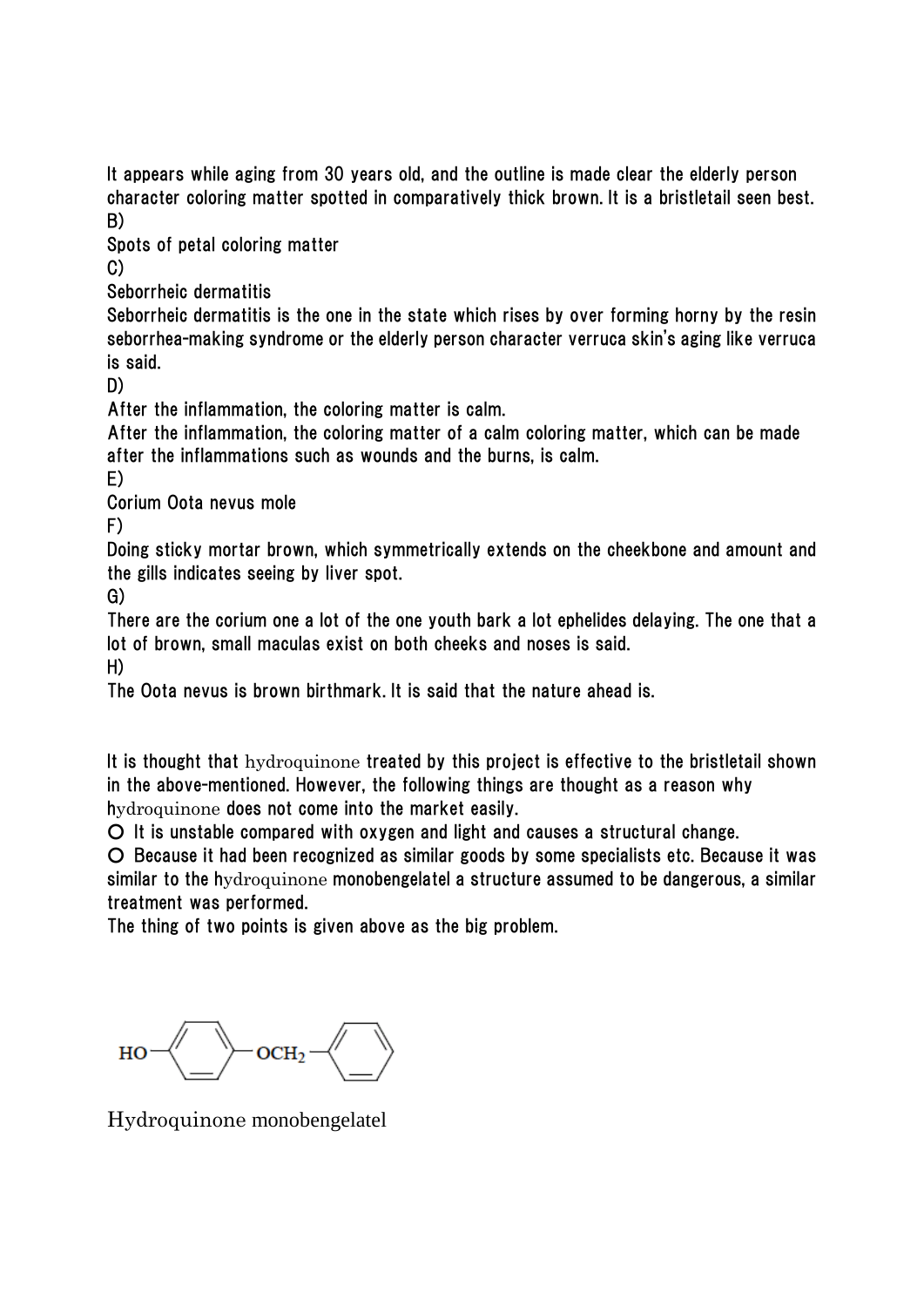It seems that the thing to be born the skin whiting product which can be used trying to improve the stability of hydroquinone in this project, and at ease becomes a chance by which wrong recognition to hydroquinone which not only answers an interesting market trend to mere the skin whiting but also has taken root deeply is renewed. The meaning of this research and development is large in such a respect.

Chapter 3 Main discourse( 2 )

 $3 - 1$ 

#### Technology for stability improvement of hydroquinone

#### $3 - 1 - 1$  Molecular complex making with surfactant

There is "Elucidation of the crystal structure and physical properties of crystalline molecular complex generated between an aroma family compound and various surfactants".

They are very effective for discharge stabilization little by little methods of an aroma family compound, which contains the medicine and the spices, etc., and a variety of aroma family compounds by a molecular complex formation with the surfactant. In most cases, because it is a crystal, handling becomes very easy as for molecular complex, which could be generated. The structure of a molecular complex was elucidated by succeeding in the acquisition of good quality monocrystalline and using an X-ray, structural analysis, and it was clarified to the structure of interaction which worked between the surface-active agent and the aroma family compound two and those molecular complex that common pattern

(C o m m o n p a c k i n g p a t t e r n) was seen. Moreover, the aroma family compound from which the molecule is made complex by the surfactant can be stabilized if it is controlled, and it is unstable if a character different from it is shown, and a water solution is increased, and it is easy to evaporate if it is a hard solution compared with oxygen and light. In addition, it was clarified that had the advantage that changing the kind and the length of the alkyl chain of the surfactant could control them used.

The success in an X-ray, structural analysis of molecular complex can explain various physical properties which molecular complex shows at a molecular level, and both researchers can say that proposed surfactant molecular complex based on chemical grounds. This project is a work by which the content of this research is assumed to be technological seeds, it tries to improve hydroquinone which cannot be achieved by now stability, and it aims at the achievement of the hydroquinone content product with high effect of the skin whiting.

When the technique of molecular complex making with the surfactant is introduced and hydroquinone molecular complex is generated with the surfactant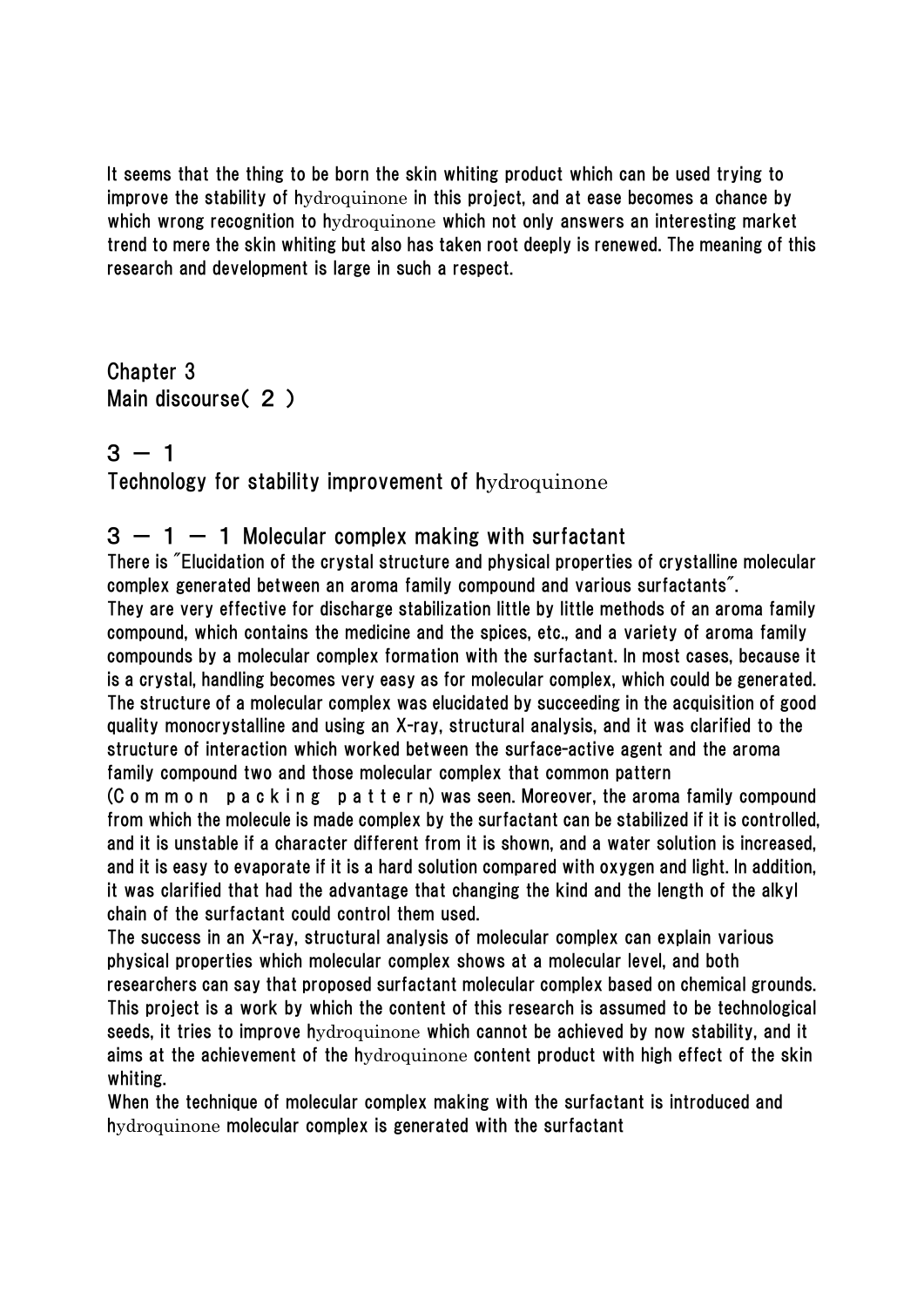(1)It is necessary to form steady complex in heat with hydroquinone, and search for the surfactant to which a structural change does not take place because of light and oxygen. (2)When an enough effect cannot be expected in a surfactant on the market, a molecular design which changes length of the alkyl chain and an ion part is done, and those syntheses are attempted.

It seems that the thing of two points is important.

About (1)Item, that drank and when researching up to now of Imura and experiencing that, the following ion surfactant attempted the molecular complex generation which used them by being thought that a cation surfactant was especially powerful.

A molecular array was decided when monocrystalline which was able to analyze X rays and the structure of obtained molecular complex was obtained and the existence of molecular complex was clarified.

It seems that glucide surfactant is very effective when thinking from respect only of safety though the reason is that it is forecast to obtain molecular complex, which has high stability as a reason to select an ion surface-active agent.

Molecular complex generation was attempted with glucide surfactant, the stability was examined, and it made that to the thing to select surfactant, which had both the comparison and stability and safety with molecular complex obtained by an ion surfactant and hydroquinone molecular complex as a candidate of the product development. It is describes that about these 3-2.

#### $3 - 1 - 2$ About the surfactant these3-2

It touches a little here about the surfactant.

Surfactant has the part, that is, the canal part where the harmony of the part, that is, hydrophilic which harmonizes with water and is high and water is low in the structure the molecule, and the surface tension of water is decreased remarkably with the surface-active agent because of a small amount of addition. It is said amphiphile from the possession of two stuffs such as water and oil with different character and the characters it to be easy become familiar.

It has washing, moist, infiltrating, distributing, emulsifying, making to the melt ability, and sterilization, lubrication, and rust prevention, etc. as a characteristic of the surfactant. The role of the surfactant in the cosmetics manufacturing is used as washing, emulsification, decentralization, and a medicine of making to the melt ability, and the development is still active. Moreover, It does not stop in a basic type with only strong washing power and emulsification power, and the surface-active agent to aim at infiltration and continuation is developed.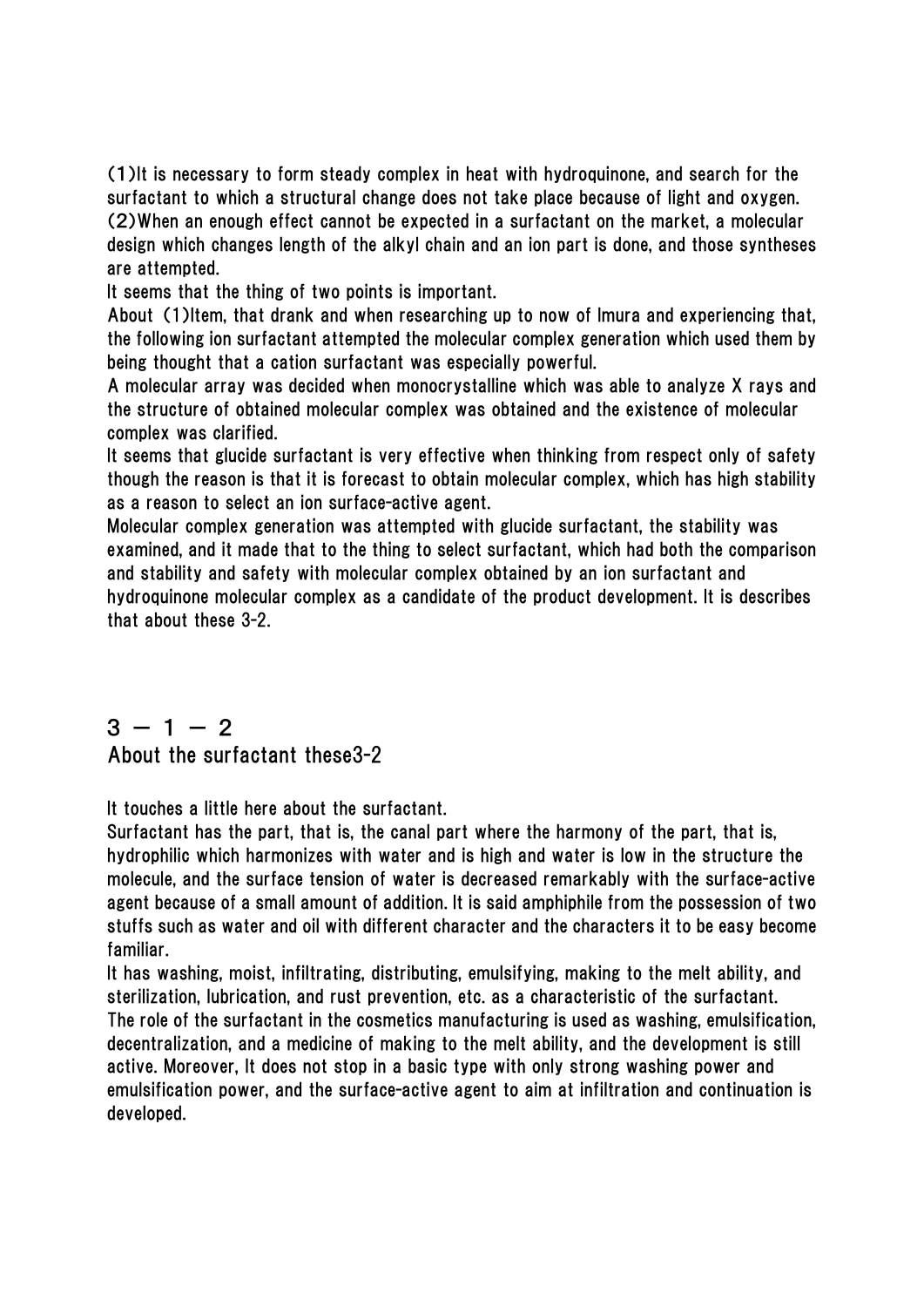The surfactant can use even by the purpose of skin care, and defends skinning from dryness. It is a material thought to be showing the barrier function to stimulation from the external world, and important as the ultraviolet rays interception medicine which causes the skin aging of the bristletail, ephelides, and the wrinkle, etc.

 $3 - 2$ Surfactant/ Hydroquinone molecule complex generation

## $3 - 2 - 1$ Selection of surfactant

It is necessary to select a suitable surfactant from among the surfactant, which exists variously to generate molecular complex between hydroquinone molecule complex generation and the surfactant for this project achievement. It is necessary to clear can the application of the final result thing to the human body. Therefore, the selection of the surfactant at the molecular complex generation stage has a very important meaning. The selection was tried from a surfactant from which use had been first permitted as a method on the market. The selected surfactant and the abbreviation name is shown by Scheme 3-1.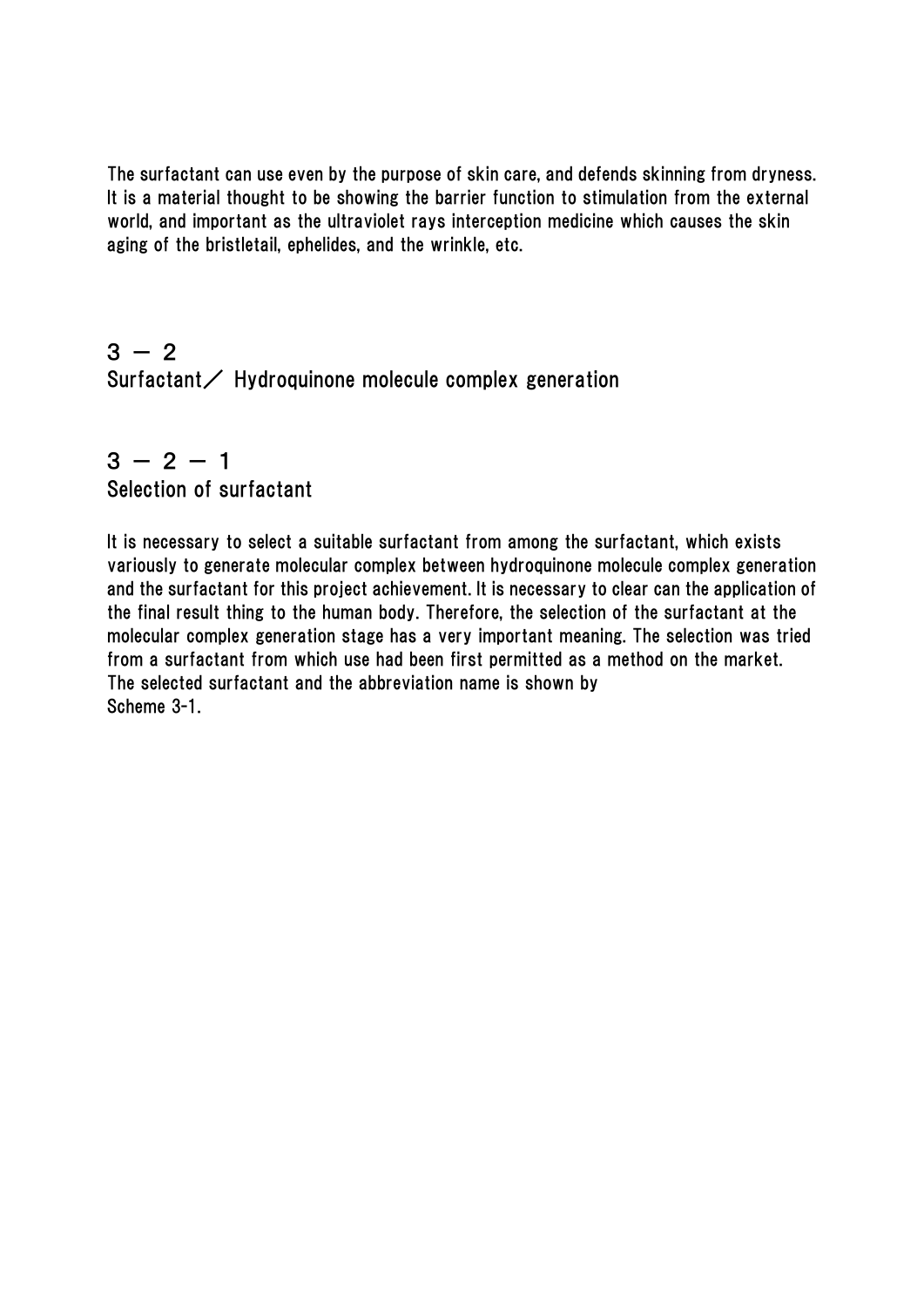



n=15 Hexadecyldimethylethylammonium bromide (CDEAB)

n=17 Octadecyltrimethylammonium bromide chloride (STAB, STAC) n=15 Hexadecyltrimethylammonium bromide, chloride (CTAB, CTAC)<br>n=15 Hexadecyltrimethylammonium bromide, chloride (CTAB, CTAC)<br>n=13 Tetradecyltrimethylammonium bromide, chloride (MTAB, MTAC) n=11 Dodecyltrimethylammonium bromide .chloride (LTAB, LTAC) n= 9 Decyltrimethylammonium bromide .chloride (DTAB, DTAC)



n=17 Octadecyldimethylbenzylammonium chloride (BSDAC)

n=15 Hexadecyldimethylbenzylammonium chloride (BCDAC)

n=13 Tetradecyldimethylbenzylammonium chloride (BZCl)

n=11 Dodecyldimethylbenzylammonium chloride (BLDAC) n= 9 Decyldimethylbenzylammonium chloride (BDDAC)



( ) The abbreviation name is shown. Scheme  $3 - 1$ Chemical structure of surfactant

## $3 - 2 - 2$ Making of molecular complex of Surfactant and Hydroquinone

When the solution is done making to the melt ability usually under the nitrogen current of air adding hydroquinone to the surfactant solution, made to a uniform solution, and is cooled and left, molecular complex generated as a precipitation thing between the surfactant and hydroquinone can be obtained with the crystal.

Moreover, the solution is cooled, left after the surfactant and hydroquinone are warmed to the methanol or the ethanol as another method under the nitrogen current of air, it dissolves, and a uniform solution is obtained, and a molecular complex crystal is obtained.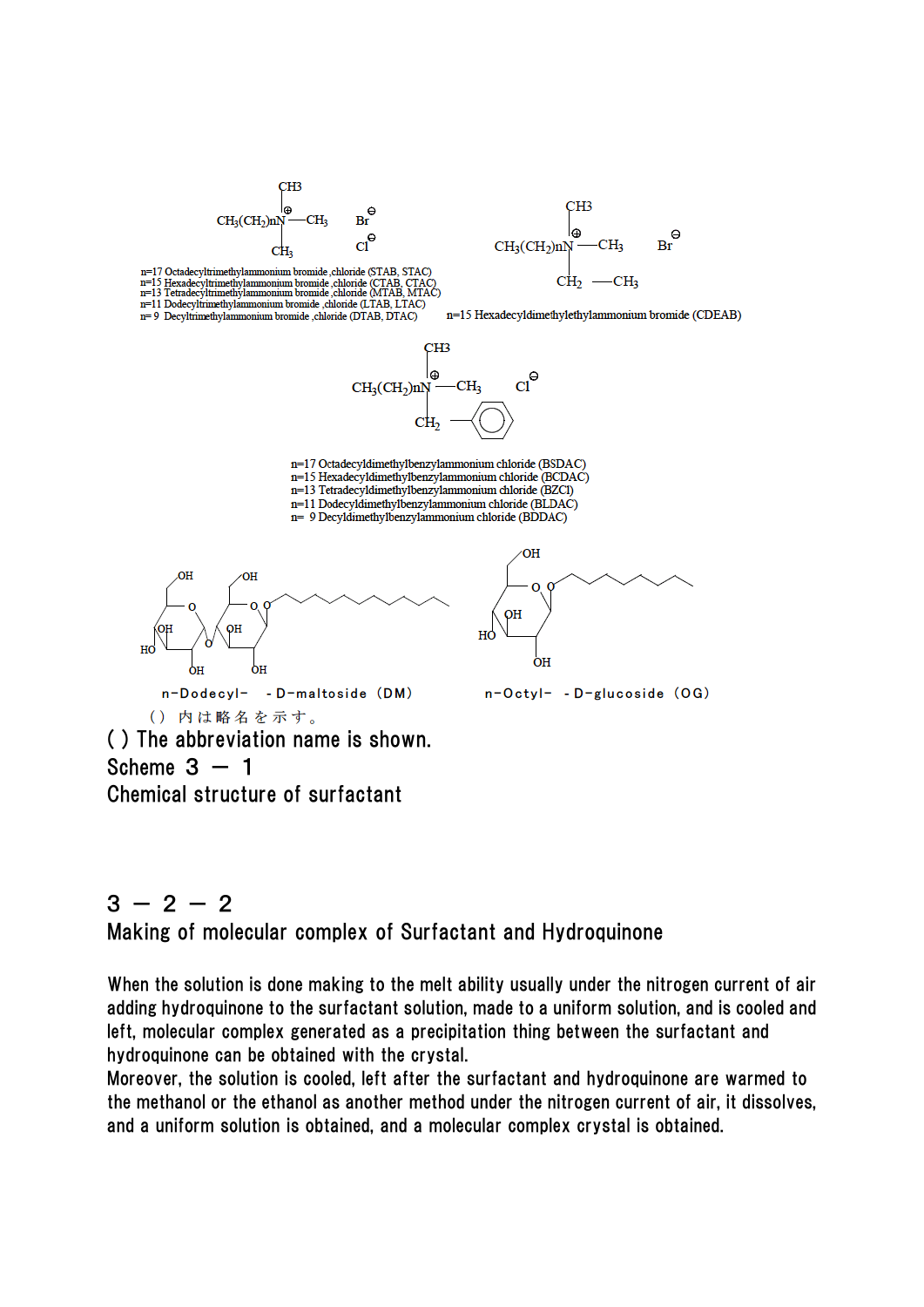## $3 - 2 - 3$ Confirmation method of molecular complex of surfactant and hydroquinone

Crystalline molecular complex obtained from the solution of making to the melt ability etc. was decided, and the dry sample was made a methanol solution after it washed that by cold water several times of according to the furnace, the existence of the additive in complex was confirmed with visible outside purple spectrum brightness meter (U V - 1 6 0 A, Sh i m a d z u), and the mole composition ratio was decided.

When a good quality crystal is obtained, the monocrystalline X-rays and structure analyses become powerful means of a molecular complex confirmation though molecular complex generated between the surfactant and hydroquinone is often extracted as a minute crystal. About obtained molecular complex is shown by Table 3 -1 .

## Table 3 -1 Molecular complex and generation mole ratio obtained by this project

The  $\bullet$  sign is molecular complex in which an X-ray, structural analysis succeeds.

## $3 - 2 - 4$

Surfactant / Crystal photograph of Hydroquinone molecule complex Crystal photograph of BCDAC/HQ Crystal photograph of CDEAB/HQ

## $3 - 2 - 5$

X-ray, structural analysis of molecular complex, which consists of surfactant, and hydroquinone molecule complex

Diffraction strength was measured by using the Mok-ray, or the Cuk-ray line under the room temperature with imaging plate monocrystalline X-rays and automatic structure and analysis devices ( RAPID-L, Rigaku).

The following Figure 3-2, 3-3 was that the structure of the crystal was made precise by assuming w( ) to be minimum by using program SHELXS-97 of the method directly and using a full matrix by SHELXS-97 of solving and the least square method program.

The structure of the Fo-Fc 2 CDEAB/HQ crystal was made precise by assuming w( ) to be minimum by using directly, solving program SIR-92 of the method, and using a full matrix by SHELXL- 9 7 of the least square method program.

Figure 3- 2 and 3 -2 two examples of a crystal structural chart for three - are shown. Moreover, the crystallography data is shown in Table 3-2.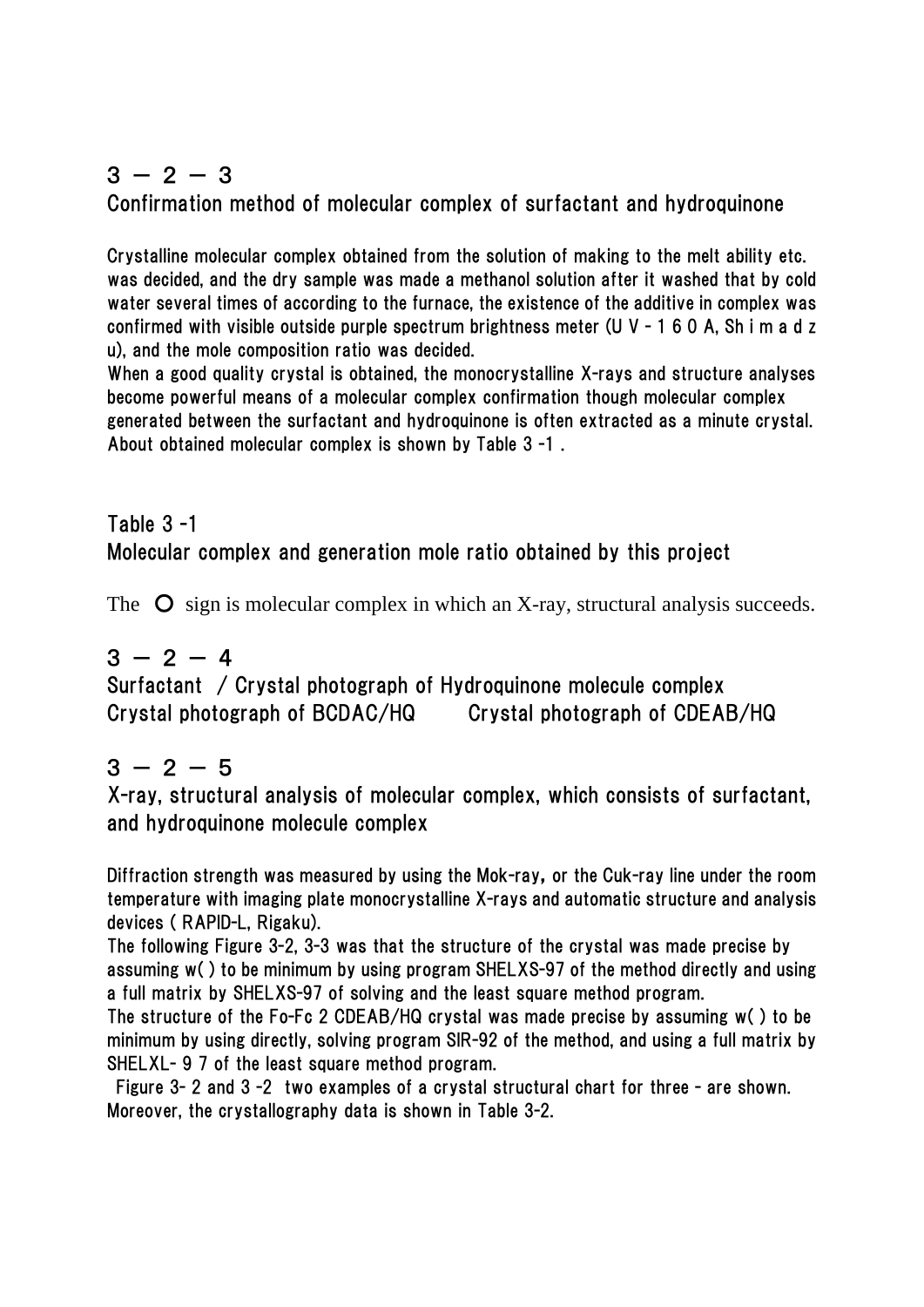

An axis projection chart Figure 3 -2 Crystal structure of BCDAC/ Hydroquinone



A axis projection chart Figure 3 -3 Crystal structure of CDEAB/ Hydroquinone Table 3 -2 Crystallography data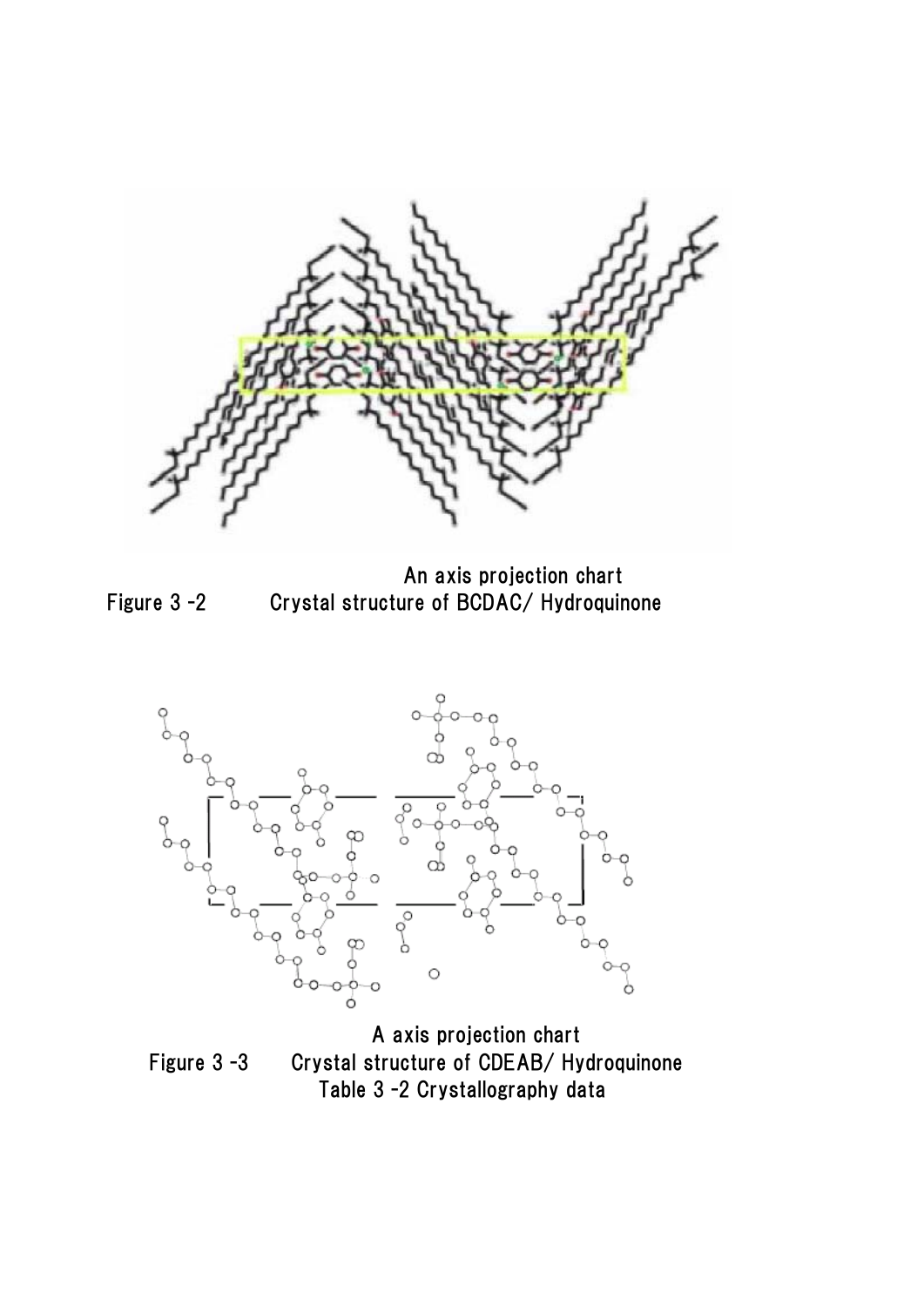| <u>complex</u>          | <b>BCDAC/HQ</b>                | <b>CDEAB/HQ</b>   |  |
|-------------------------|--------------------------------|-------------------|--|
|                         |                                |                   |  |
| Formula                 | $C_{19}H_{42}NCl/1.5C_6H_6O_2$ | $C_{20}H_{44}NBr$ |  |
|                         |                                | $/C_6H_6O_2$      |  |
|                         |                                | $/C_2H_6O$        |  |
| Mol. Weight             | 506.19                         | 534.644           |  |
| Crystal system          | monoclinic                     | triclinic         |  |
| Space group             | C2/c                           | P1                |  |
| $a(\text{Å})$           | 18.3719(5)                     | 9.8615(26)        |  |
| $b(\AA)$                | 7.0309(2)                      | 23.5466(20)       |  |
| $\alpha$ $(\mathbb{A})$ | 50.6482(13)                    | 7.125(25)         |  |
| (°)                     |                                | 93.857(25)        |  |
| (°)                     | 91.1170(10)                    | 110.7247(20)      |  |
| (°)                     |                                | 80.091(24)        |  |
| z                       | 8                              | 2                 |  |
| R factor                | 0.0725                         | 0.0535            |  |

It has been understood that the  $(common \ p \ a \ c \ k \ i \ n \ g \ p \ a \ t \ t \ e \ r \ n)$  exists also in the crystal structure of BCDAC/HQ and CDEAB/HQ.

It comes the slide of the alkyl chain of the surfactant, which lines up in the opposite direction, is taken hydroquinone into the gap, which can be done by uniting hydrogen, and is CH. This crystal structure is stabilized partly because of the interaction. Moreover, hydroquinone queued up near for the hydrophilic group of the surface-active agent like the column, and the hydrogen uniting could be confirmed there about BCDAC/HQ complex.

The solvent ethanol used when complex was molecule generated entered in CDEAB/HQ complex, and anion bromide, which was the ion of the surfactant and hydrogen, united through the solvent.

It was molecular complex with an ion surfactant to be able to obtain the crystal which was able to be the monocrystalline X-rays and structure analyses though glucide surfactant was used for molecular complex generation at this time.

There is a powdery, X-ray diffraction measurement in other molecular complex confirmation methods.

As for us, when the surfactant forms an aroma family compound and molecular complex with a current research, the powdery, X-ray diffraction pattern obtains the result in which shifting to the difference low corner side with the pattern of the surfactant unit.

For instance, the thing is shown in Figure 3-4.

It is not understood that the diffraction peak, which it is neither hydroquinone unit, is nor the BCDAC unit either appears on the low corner side in the powdery, X-ray diffraction pattern of BCDAC/HQ in Figure 3-4.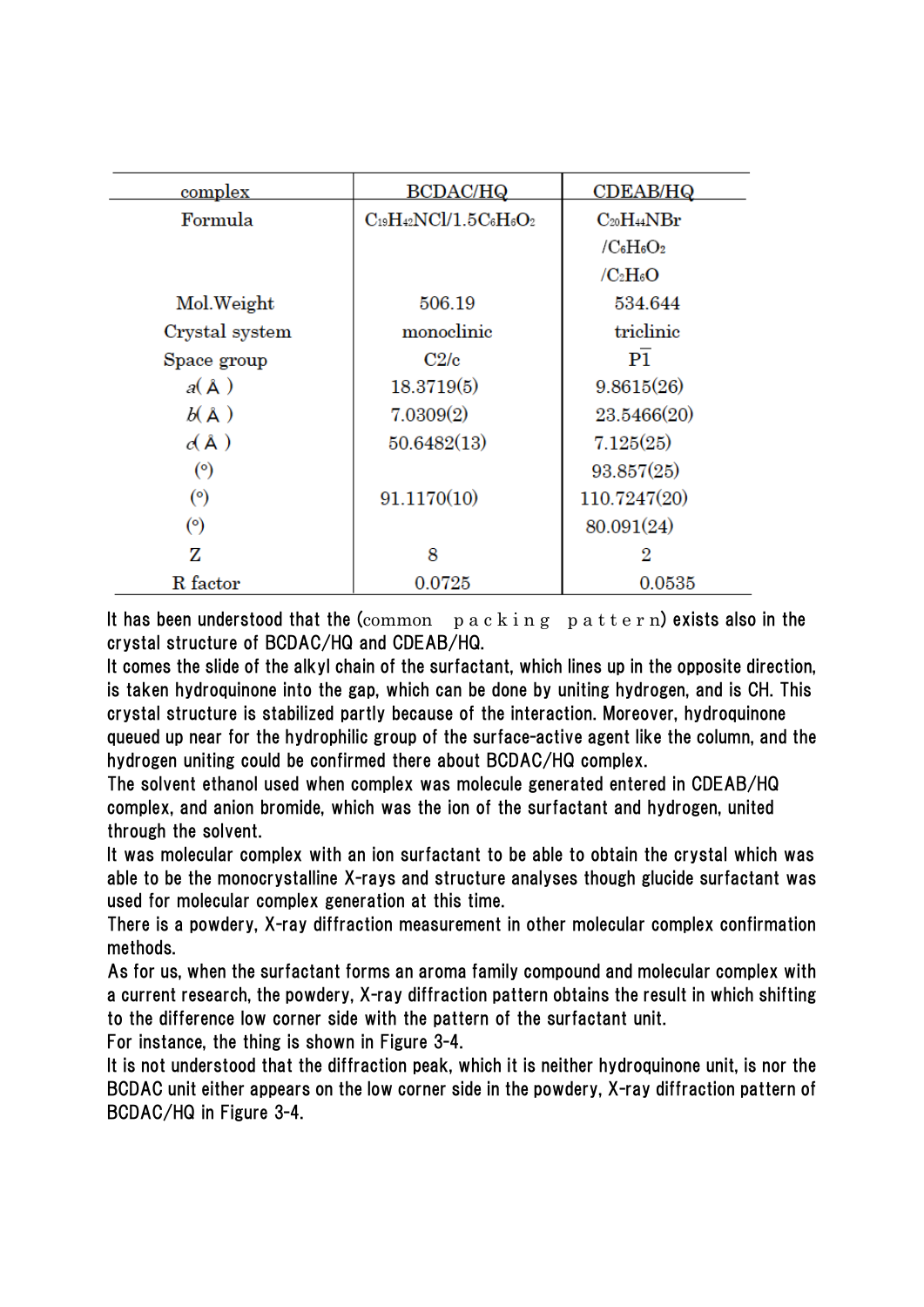

This peak suggests a molecular complex formation.

Powdery, X-ray diffraction pattern of CDBAC/HQ molecular complex Figure 3 -4

Comparison of powdery, X-ray diffraction patterns of unit and molecular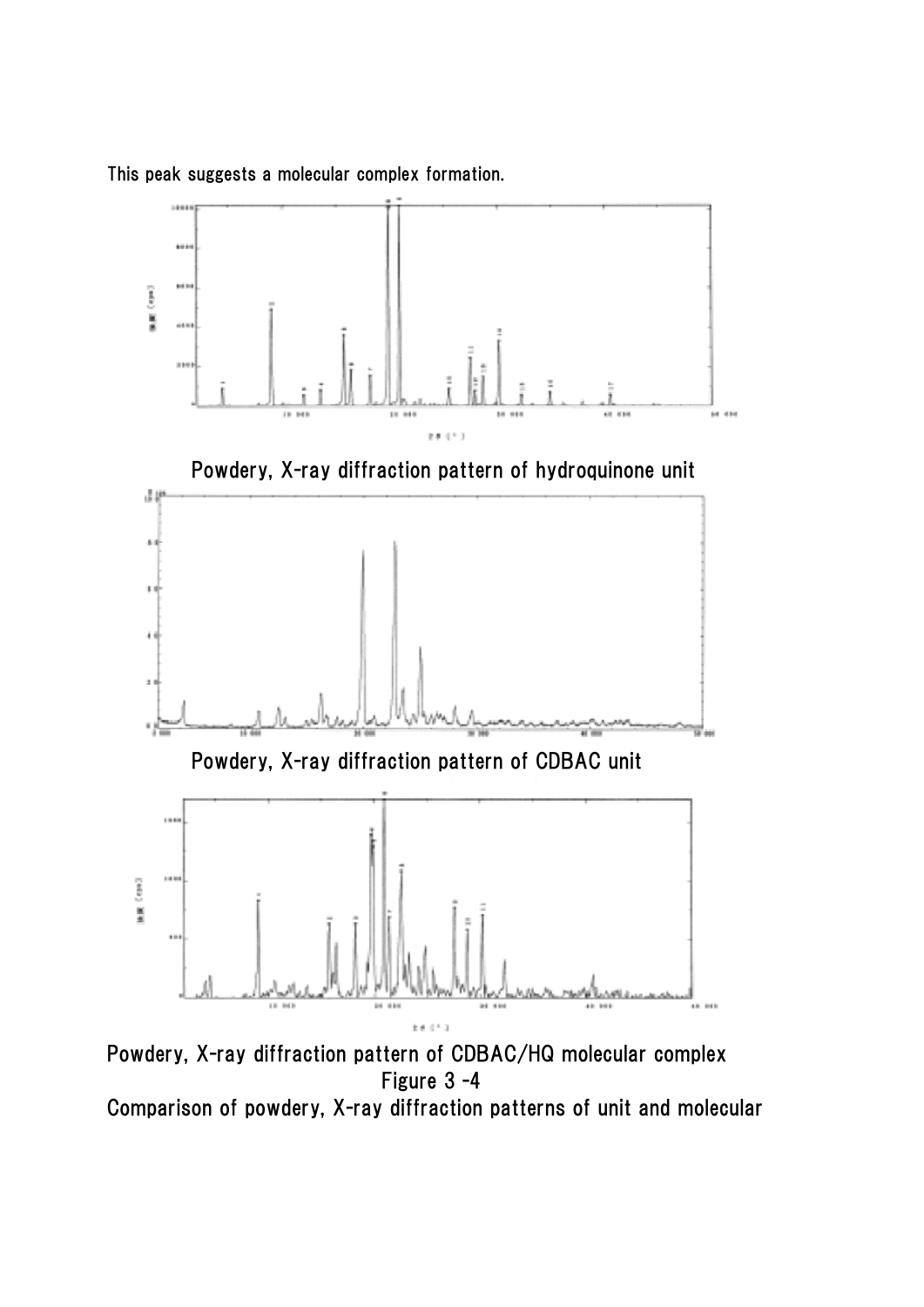#### complex

About molecular complex of glucide surfactant and hydroquinone molecule, the above-mentioned judgment method was introduced because monocrystalline could not be obtained and the confirmation was done. Figure 3-5 shows the result.



Figure 3- 5

 Confirmation of molecular complex formation of glucide surfactant and hydroquinone

To the upper row of Figure 3-5 though the powdery, X-ray diffraction pattern of n-Dodecyl- -D-malt side (DM)/HQ molecule complex was shown in the powdery, X-ray diffraction pattern of the n-Dodecyl malt side (DM) unit and the lower in a powdery, X-ray diffraction pattern of the hydroquinone unit and inside steps; A new peak which appears leftmost of the powdery, X-ray diffraction pattern of n-Dodecyl- -D-malt side (DM)/HQ molecule complex can be judged the origin from molecular complex generation, and the thing that glucide surfactant and hydroquinone molecular complex can be obtained has been understood. However, it seems that it is guessed that poor yield of obtained molecular complex becomes a problem in making to the product and some measures of this are necessary.

The photograph of monocrystalline X-rays and structure and analysis the devices and a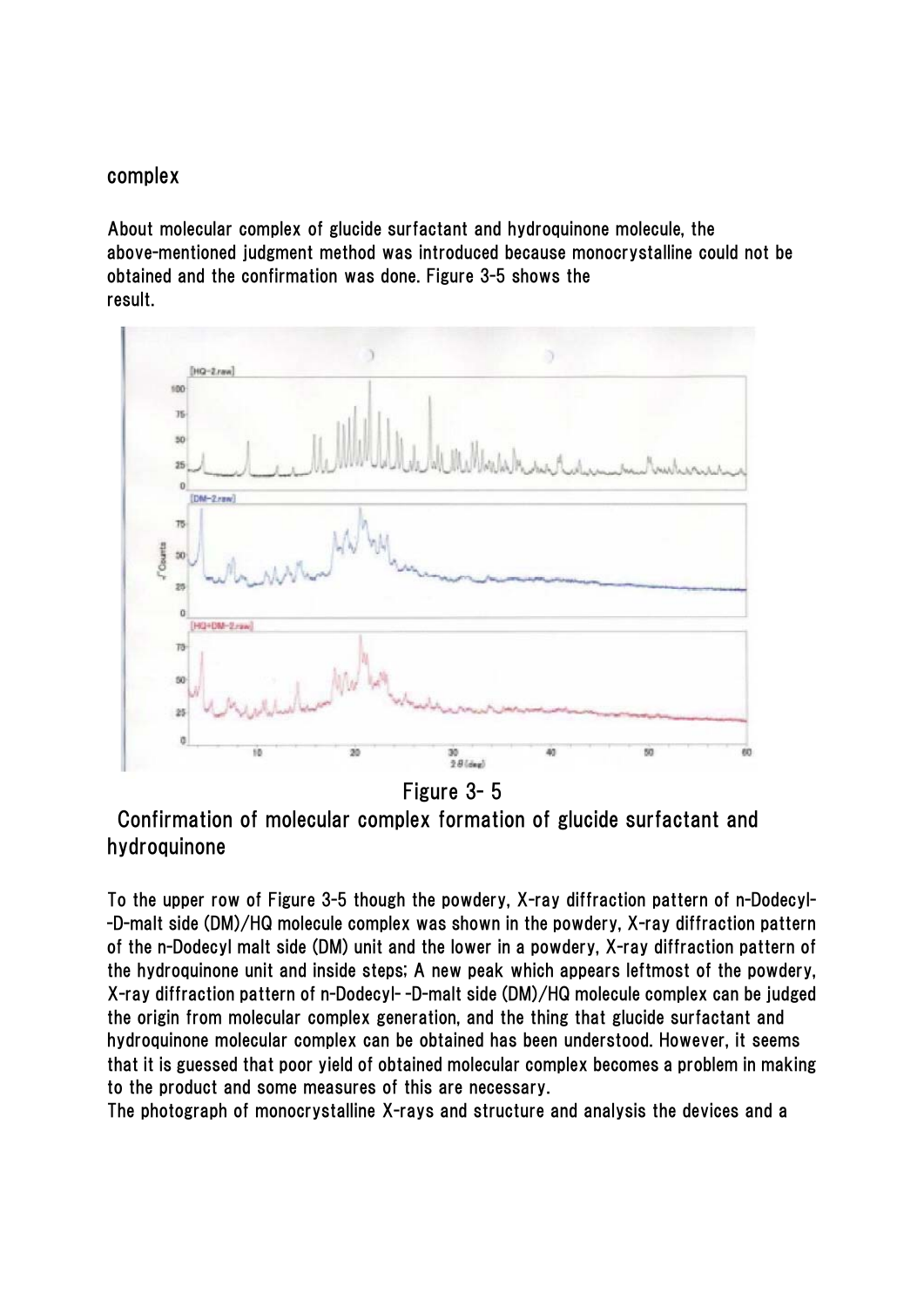powdery, X-ray diffraction devices used at this time is shown below.

Imaging plate monocrystalline X rays and automatic structure and analysis devices (RAPID-L, Rigaku)

Powdery, X-ray diffraction device (Rigaku)

## $3 - 3$ Synthesis of glucide surfactant

Structural elucidation is considered in molecular complex generated with glucide surfactant by the low degree of yield and stability and poor crystalline, and the matter of difficulty becomes a problem and it can be considered that it is not from a current experiment result to making to the product even though it is suitable though the safety of glucide surfactant is widely admitted.

However, molecular complex with the surfactant which had the length chain in the result of the research of a current project planned and executed the synthesis of the following surfactant by thinking whether the above-mentioned problem was able to be evaded if a molecular complex which used the glucide surfactant artificially synthesized in consideration of the (-OHreduction) of the result in which showing high stability and the radical was formed.



 Column separation ===========Î

Making glucose acetyl happens when D glucose, the acetic acid sodium, and the no water acetic acid are stirred for four hours at 100℃ as shown in the above-mentioned reactive type under the nitrogen current of air, and  $\alpha$  and  $\beta$  are obtained in a ratio of 1:3.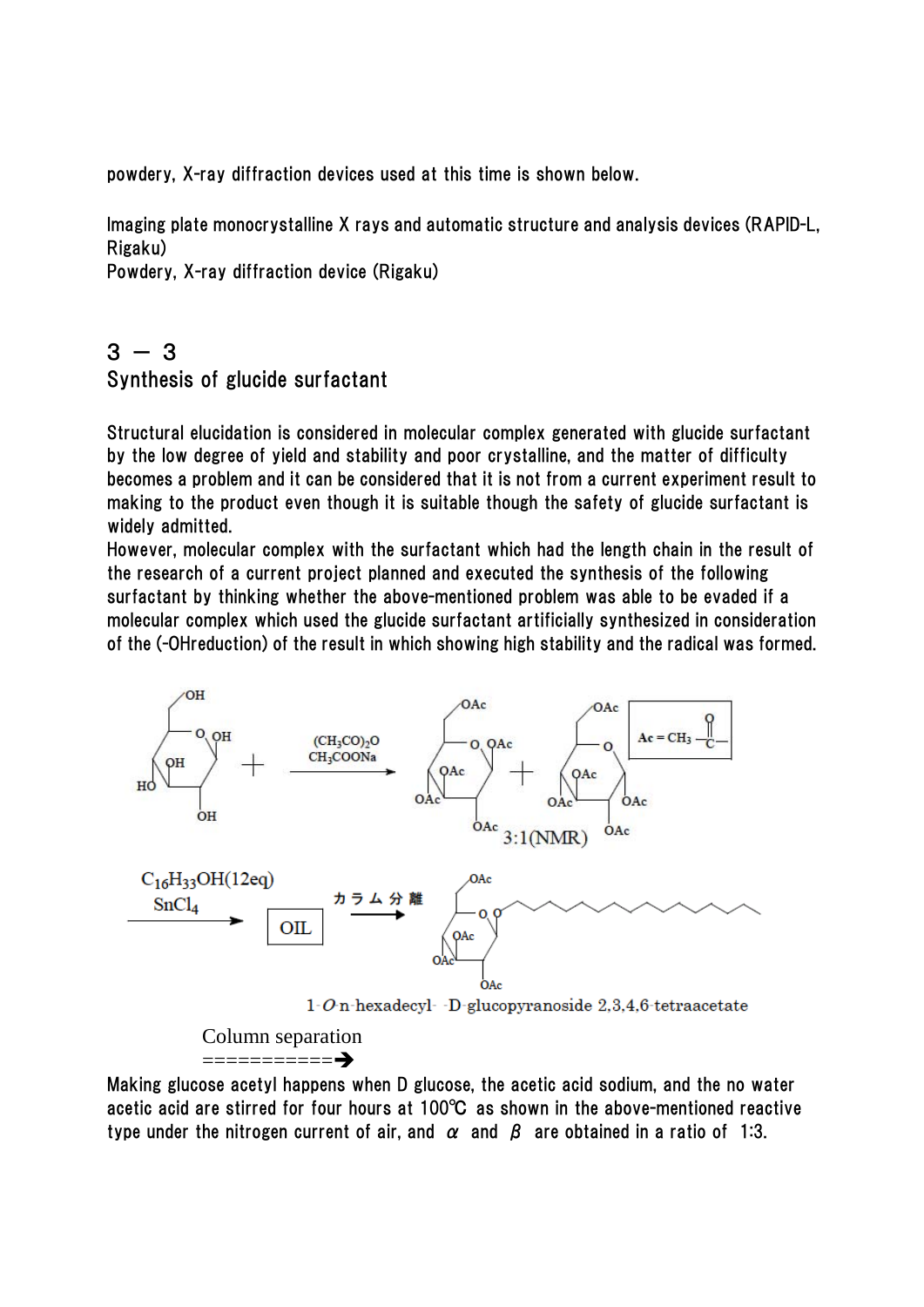The thing confirmed with nuclear, magnetic resonance device ( N M R ) can have been done about this. An oily generation thing can be obtained by making it react for four hours in the room temperature <under the nitrogen current of air> under SnCl and the gecrorometan coexistence cetyl alcoholic the generation thing. It separated in the column and the shown record final compound could be obtained.

Chapter 4 Main discourse( 3 )

## $4 - 1$

Selection of surfactant/ hydroquinone molecular complex turned to making to product

The generated molecular complex has the thing of showing very high stability to heat, oxygen, and light by using an ion surfactant, especially a cation surfactant for the result of the research of this project. It was possible to look for that still in surfactant/ hydroquinone molecular complex, which had been obtained because of the research and development at this time. It was confirmed that hydroquinone molecular complex with glucide surfactant by which only safety was valued was admitted coloring at preserved at the room temperature a difficult, for instance considerably early stage, and chipped to durability for humidity. Yield not requires considerable time for the synthesis of the glucide surfactant designed to improve the stability, and is so good at the present stage either.

To accomplish this project smoothly, the selection of suitable molecular complex is demanded of making to the product in an early stage.

The thing to advance development thought suitability as a target of molecular complex with an ion surfactant therefore this project.

It publishes from molecular complex obtained by this project based on the above-mentioned thing in making to the product and suitable molecular complex is published in "Cosmetics type permission standard".

It was judged that it was molecular complex with chloridization

(\*hekisadeshilgemetilbengelammonium\*) (BCDAC).

This molecular complex succeeds in an X-ray, structural analysis, and is complex which elucidates the molecular array.

$$
4\,-\,2
$$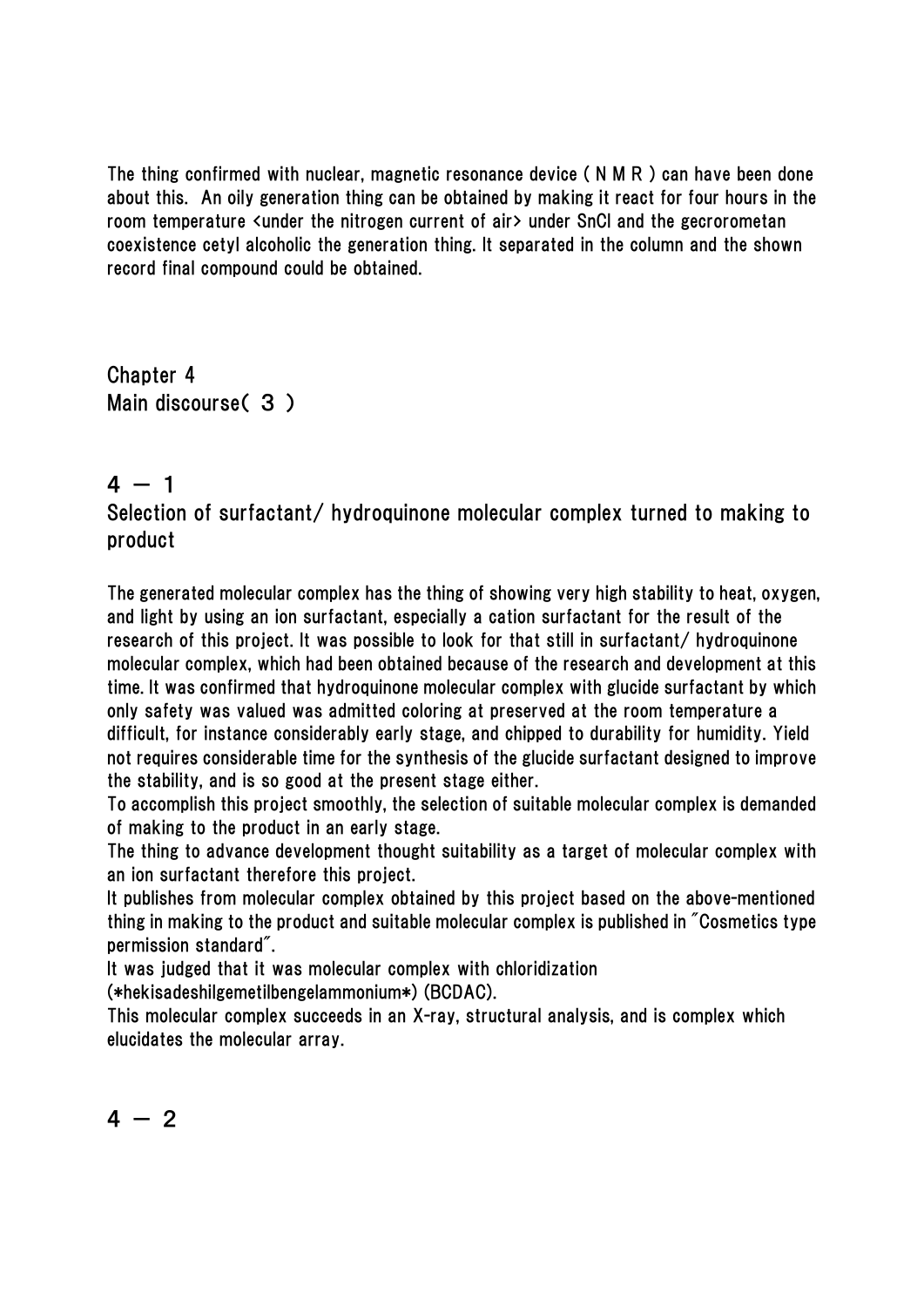Stability examination of surfactant/ hydroquinone molecular complex The examination of the following stabilities was evaluated by doing four examinations centering on BCDAC/ HQ molecular complex.

- ( 1 ) Heatproof examination
- ( 2 ) Oxidized examination
- ( 3 ) Optical examination
- ( 4 ) Stability examination to various ointment radical medicine by mixing

## $4 - 2 - 1$ Heatproof examination

Obtained molecular complex was examined and stability was examined to heat by the thing to observe the loss in weight of hydroquinone according to the temperature rise with that

It has been understood that it is understood to be able to suppress the loss in weight of hydroquinone according to the temperature rise by making the molecule complex with the surfactant even in a considerable high temperature area in a heatproof examination compared with the unit, and has considerable durability for heat by molecular complex generated between surfactant BCDAC and hydroquinone.

#### $4 - 2 - 2$ Oxidized examination

Deterioration to the oxygen of hydroquinone was observed by leaving in the constant temperature tank where obtained molecular complex was kept 37℃ while opened after the particle diameter was arranged with 48-80 meshes, being sample for a fixed time, and measuring the specrto photometer of the specific wavelength of hydroquinone with the UV/Vis Recording Spectrophotometer.

The molecular complex generated between surfactant BCDAC and hydroquinone while deterioration in about 30% a day was accompanied by hydroquinone unit escaped it, and was able to obtain being able the expectation of a long series of oxidation-proof of an oxidation of the expectation of the obtains in oxidized examination. The result, that is, result.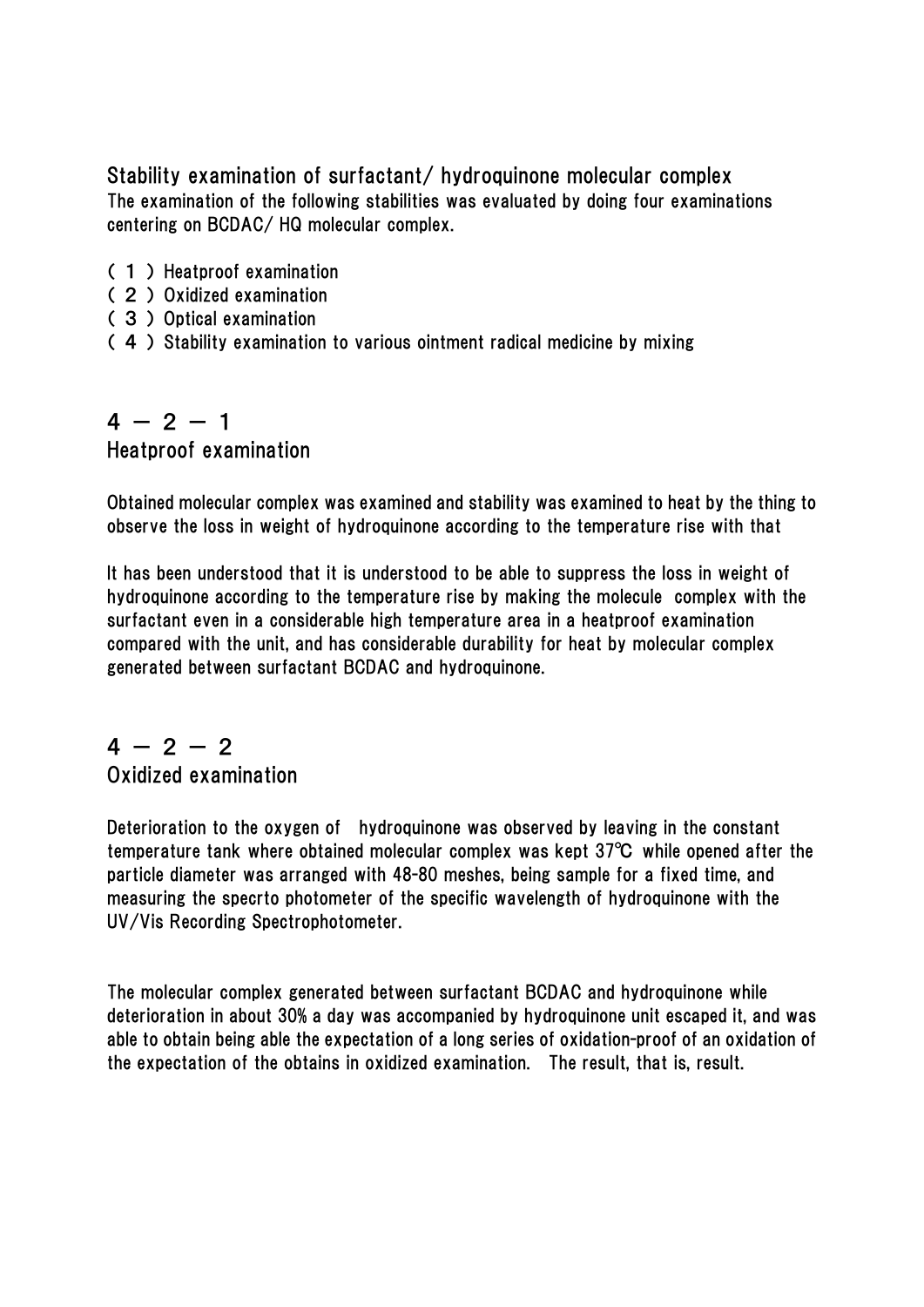#### $4 - 2 - 3$ Optical examination

After the particle diameter is arranged with 48-80 meshes, obtained molecular complex is put in the bag made of polyethylene. The escape nature was done enough, the sample which did the sealing up seal with vacuum Sealer was observed, and after an optical irradiation had been done during the fixed time in 25 degrees C with a xenon lamp (optical amount: 3 0 mW/cm), deterioration to the light of hydroquinone was observed by measuring the measuring in the specific wave length of hydroquinone with a visible outside purple spectrum brightness meter.

Figure 4 shows the result.



Figure 4-1 Heatproof examination results

It has been understood that it is understood to be able to suppress the loss in weight of hydroquinone according to the temperature rise by the moleculecomplex making with the surfactant even in a considerable high temperature area in a heatproof examination compared with the unit, and has considerable durability for heat by molecular complex making generated between surfactant BCDAC and Hydroquinone.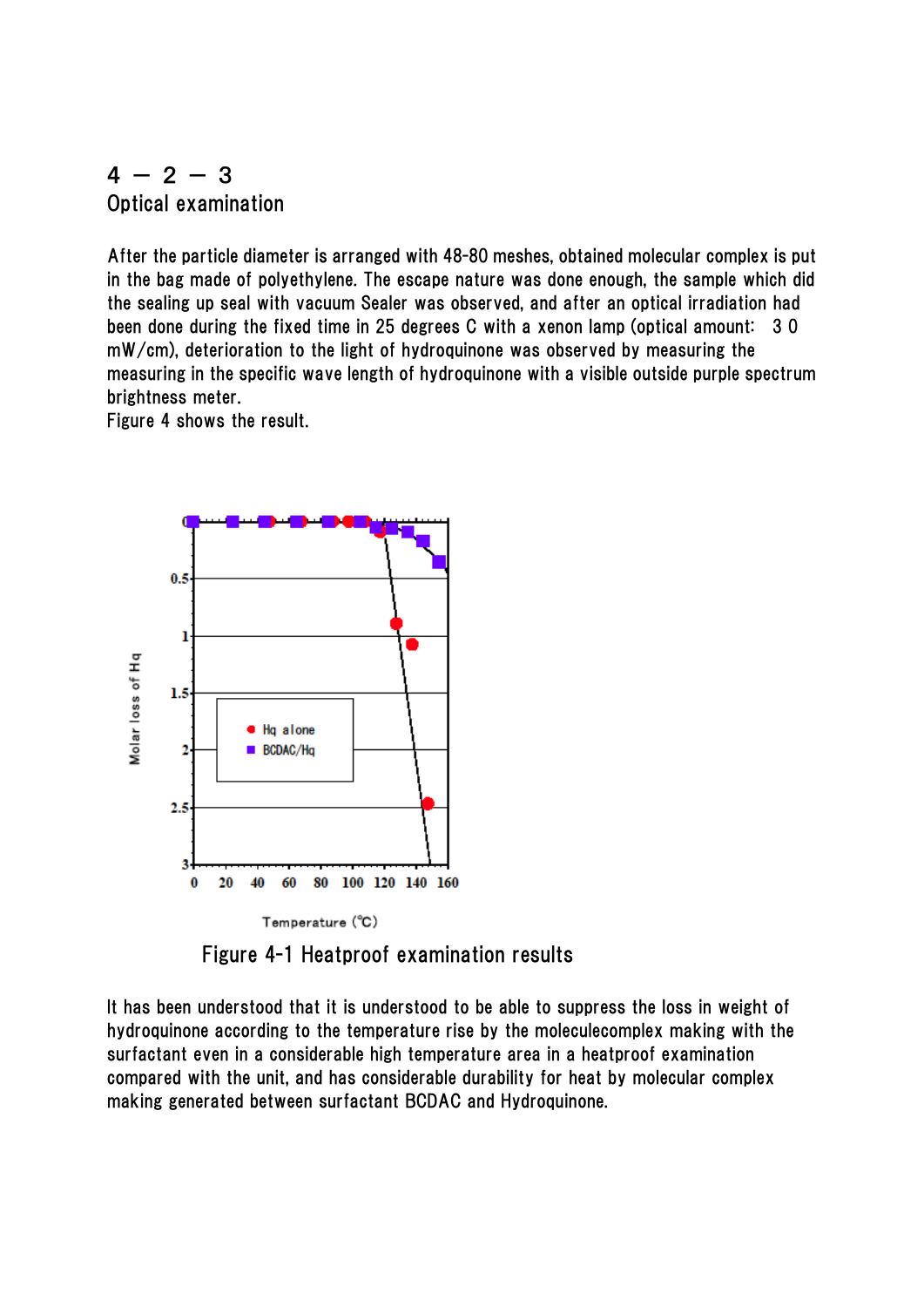## $4 - 2 - 2$ Oxidized examination

Deterioration to the oxygen of hydroquinone was observed by leaving in the constant temperature tank where obtained molecular complex making was kept 37℃ while opened after the particle diameter was arranged with 48-80 meshes, Being sample for a fixed time, and measuring the specrto photometer of the specific wavelength of hydroquinone with a visible outside purple spectrum brightness meter. Figure 4 shows the result.



Figure 4-2 Oxidized examination result

Molecular complex making generated between surfactant BCDAC and hydroquinone while deterioration in about 30% a day was accompanied by hydroquinone unit escaped it, and was able to obtain being able the expectation of a long series of oxidation-proof of an oxidation of the expectation of it the obtains in oxidized examination. The result, that is, result.

## $4 - 2 - 3$ Optical examination

After the particle diameter is arranged with 48-80 meshes, obtained molecular complex making is put in the bag made of polyethylene.

The escape nature was done enough, the sample which did the sealing up seal with vacuum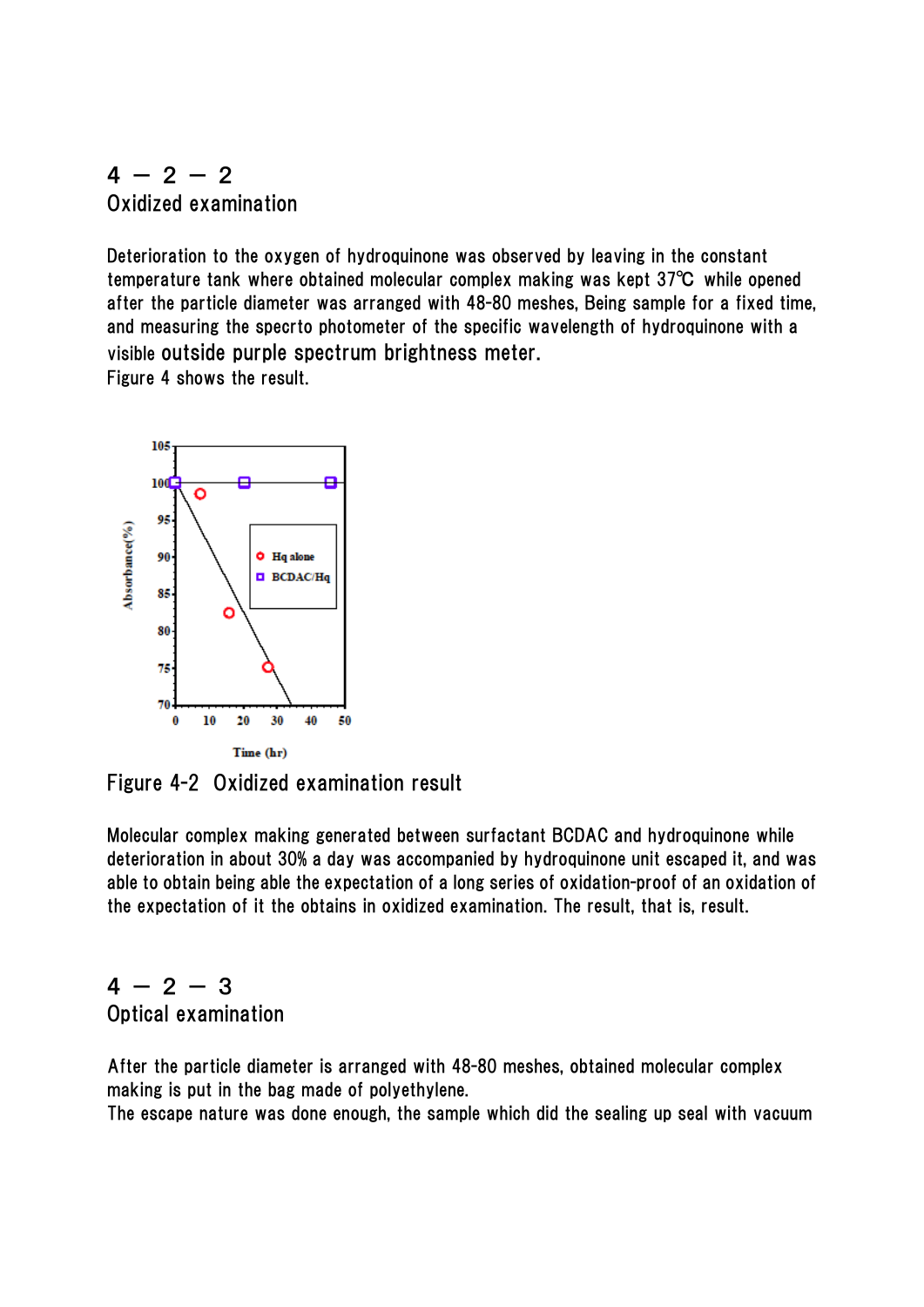Sealer was observed, and after an optical irradiation had been done during the fixed time in 25 degrees C with a xenon lamp (optical amount: 3 0 mW/cm), deterioration to the light of hydroquinone was observed by measuring the in the specific wave length of hydroquinone with a visible outside purple spectrum brightness meter.

## $4 - 2 - 4$

Stability examination to various ointment radical medicines by mixing

That stability examination to various ointment radical medicines by mixing of BCDAC/HQ molecular complex making and coloring by the oxidation of deep and hydroquinone was observed.

HO: Hydrophilc Ointment HP: Hydrophilic Vaseline WP: White Vaseline PB: prastibas ZSO: Zinc base ointment Comp: Ointment of mixed complex HQ: Ointment of hydroquinone alone

The ointment which kneaded molecular complex making kept radical medicine and what states which did not change even though passed two months though was obviously admitted coloring as for the one (photograph HO HQ) to knead the Hydroquinone drinking to Hydrophilic ointment (HO) two months later. The improvement of stability by molecular complex making with the surfactant could be admitted from this experiment result.

#### $4 - 3$

Stability of existing hydroquinone cream

Hydroquinone cream is widely used, and is products in Europe and America, which are done marketing and obtained simply.

They are done the import sales, and are mechanism in Japan over user's hand through the Internet etc.

The change cream, the color of the gel had thickened by coloring cream was seen two months later as shown in photograph 4―2 when the quality change of the cream according to coloring was observed.

This seems a phenomenon, which happens because of a structural change by the oxidation of hydroquinone.

I think that it can have done the thing to propose the technology which improves the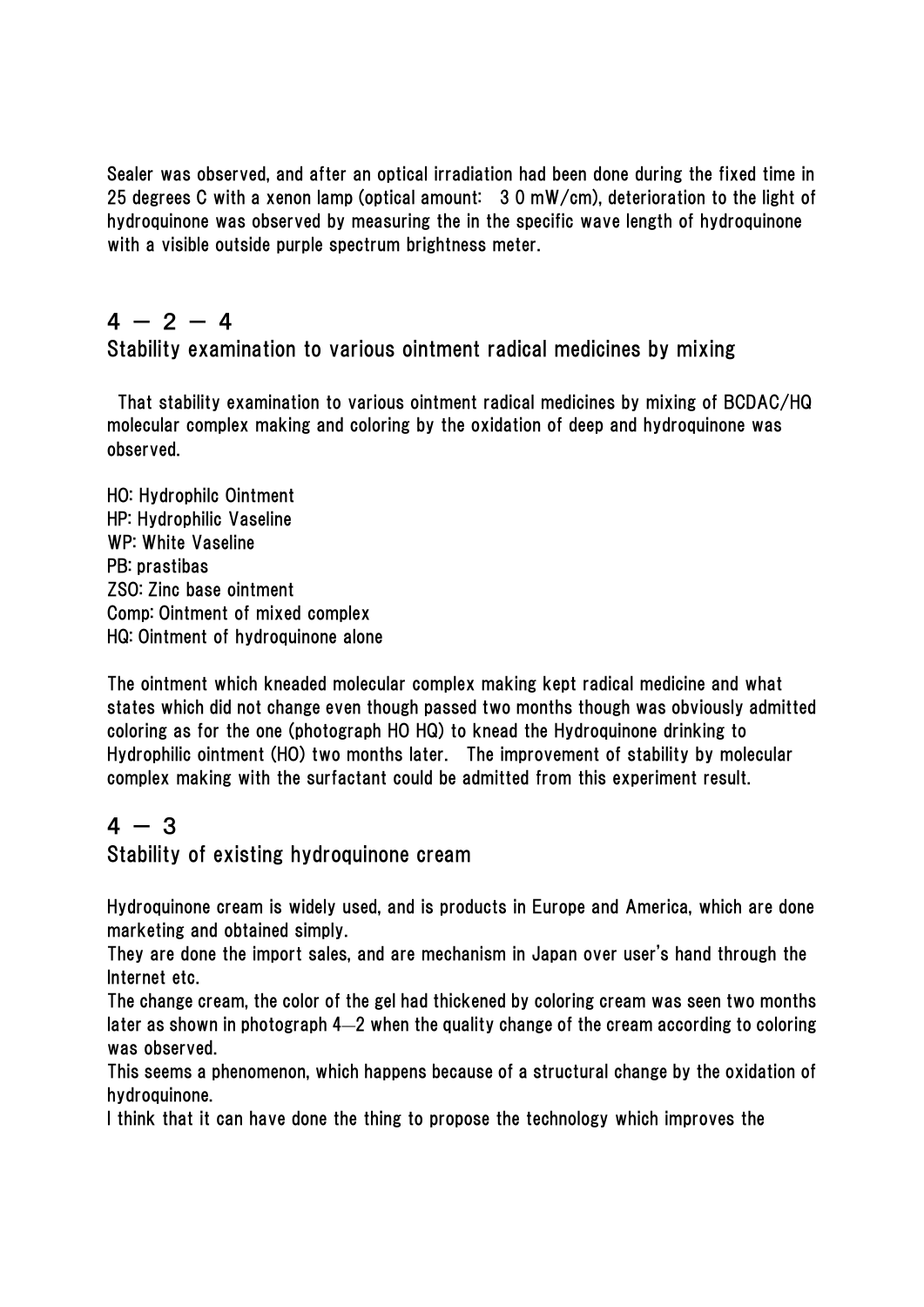instability which hydroquinone originally has from there is no change seen with existing cream in hydroquinone which we propose by this project from which the molecule is made complex.

#### Chapter 5 Main discourse( 4 )

## $5 - 1$

Safety examination of surfactant/hydroquinone molecular complex making

Chapter 4 has stated the stability of surfactant/hydroquinone molecular complex making. Especially, it was proven that it attached to molecular complex which seemed that suitable, durability was examined to heat, oxygen, and light to making to the product, and the molecular complex making with the BCDAC/HQ surfactant improved the stability of hydroquinone.

However, it is not significant in goods, which is lack to safety even if only the stability of the material has been reinforced when making the product.

Then, Chapter 5 describes the result about the safety of BCDAC/HQ because it examined the first skin stimulated examination and the acute toxicity examination.

Moreover, it is necessary to examine the stimulation when repeating and using it and toxicity only of the stimulation immediately caused after it is used because cosmetics etc. are usually the one used for the skin for a long time.

This was examined through the skin effect examination, the chronic toxicity examination. The result is also described in Chapter 5.

## $5 - 1 - 1$

The first skin stimulated examination

The first skin-stimulated examination did the thing to forecast the level of the skin reaction to generate the effect material in the human skin by the thing to apply single times to the purpose.

By using male hearesrat as an examination method and blockage of the rat for 24 hours is pasted Vaseline the mixing the BCDA C/HQ molecule complex making (The hydroquinone content rate was assumed to be 4%).

The administering part was observed in the naked eye 24, 48, and 72 hours later after the medicine had been pasted.

The judgment followed Table 5-1 ICDRG (International Contact Dermatitis Research Group).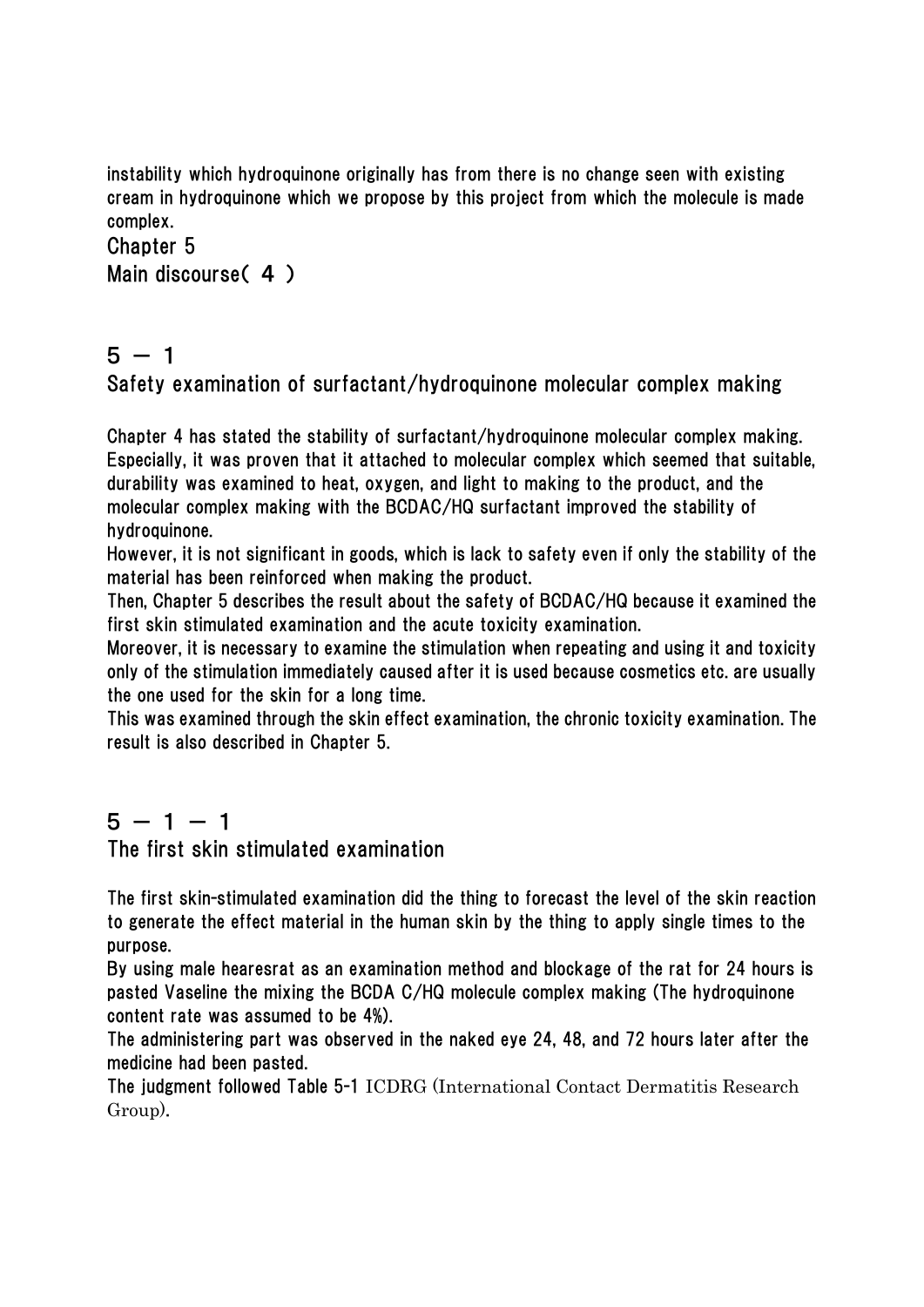#### Table 5 -1 ICDRG judgment standard

Isn't there reaction==== $\rightarrow$  Red, edema, and bleb It could be judged that the skin reaction was not admitted, and was gloomy in the ICDRG standard in the observation of the passage of all time.

#### $5 - 1 - 2$ Acute toxicity examination

The examination assumes a fatal action to be an evaluation index, and is an examination method to understand strength 500 of acute toxicity of the effect material by obtaining LD and the LDL value as for the death density of the rat to which it was exposed.

It makes to the BCDAC/HQ HQ solution which dissolves each of seeing BCDAC, a molecular complex making as the examination medicine, and drinking to the physiology brine solution by using male hearesrat (one crowd5) which gives jugular conjuration as an experiment method, an intravenous injection administering is done with tslus versatility injection machine, and the result of calculating the LDL value from the average value at the death time and dosage as a density is shown in Table 5-2.

Moreover, in was done by the following experiment methods about an oral administering. Examination animal: hearesrat (male) (One crowd Three)

Examination medicine: Only BCDAC, BCDAC/HQ molecular complex, Respectively only of HQ makes to the solution which dissolves to 10%HCl content physiology brine solution, and 0.1g/2ml is administered.

Hydroquinone was set about the density based on the document value by which the oral was administered to the rat

Table 5-2 Acute toxicity examination result Examination animal (Rat, hearresrat, Guinea pig, Mouse, Dog) Administering method (Oral, quietly injects, In belly empty)

Measurement data of this time. Another indicates the document value.

 The surfactant shown in the table is a material being used for cosmetics etc. now. Hydroquinone molecular complex making stands out especially and does not show acute toxicity compared with them. Therefore, it was judged that molecular complex making, which was paid attention as a result by this research and development and selected, was not a material with high risk of had the stop of use at once.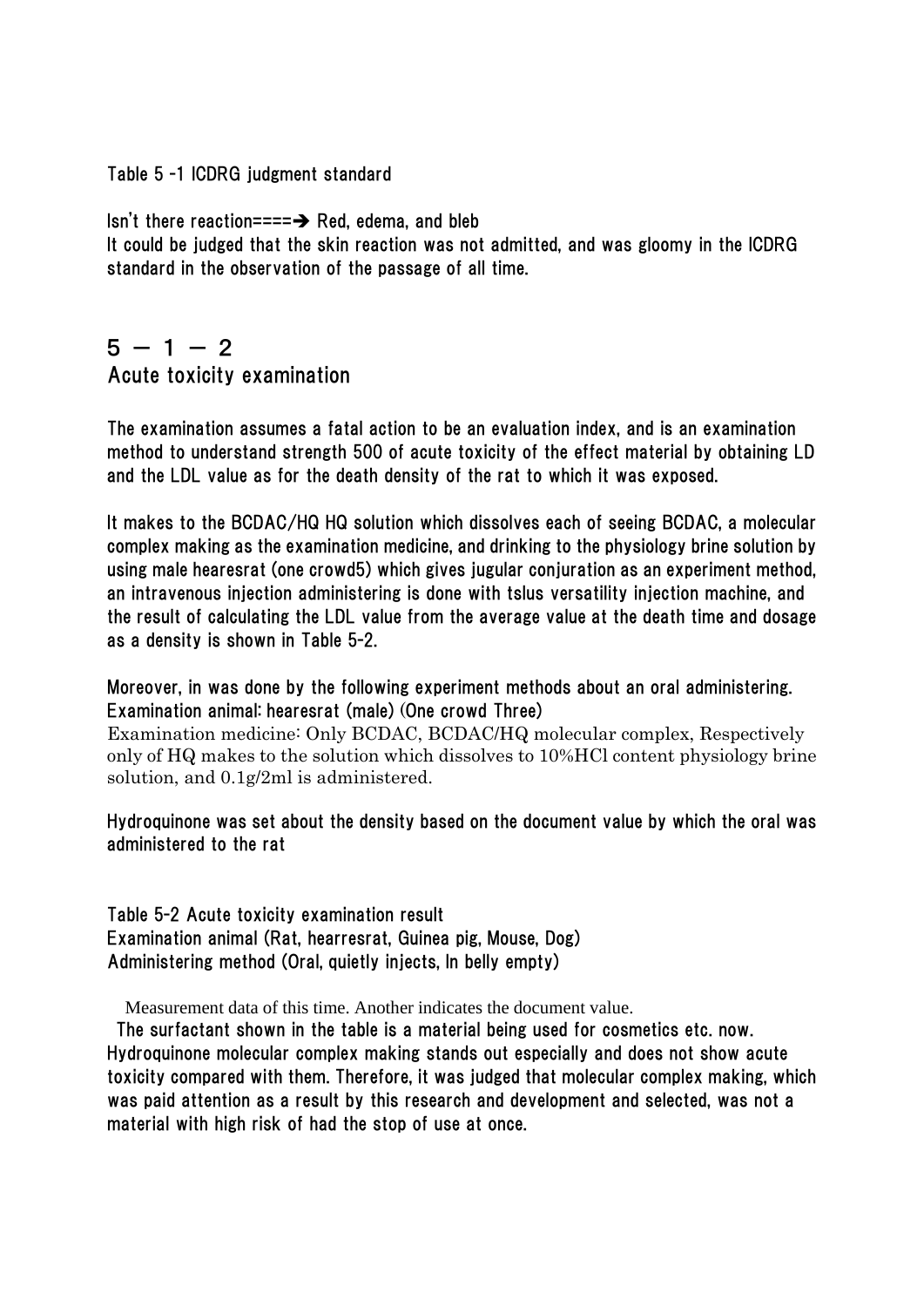#### $5 - 1 - 3$ Skin effect examination

Skin effect examination is touched to the skin repeatedly with the thing of the peculiar skin reaction by which the change such as erythemas and edemas that the is generated in the thing for single times to touch afterwards is assumed to be an index is said. Skin effect examination is an examination done to forecast the presence of the skin reaction cause by the inducement of the peculiar immunity system caused by the thing, which the human applies to the skin repeating the effect material and the result and the extent.

Adjuvant and Patch Test were executed by the examination method which used more typical, Adjuvant (immunity reinforcement medicine) and Patch Test method by using the passing skin administering method from the product development research it which seemed that the case spread on the human skin was a lot of overwhelmingly at this time though the examination method included administering in the skin and the passing skin administering method.

Examination animal: hearesrat (male) (one crowd5 use)

Examination group: Only Freund 's Complete Adjuvant (FCA) is administered.

○ BCDAC/ HQ molecular complex making (Adjuvant)

○ BCDAC/ HQ molecular complex making (No Adjuvant)

Sample: BCDAC/HQ molecular complex The hydroquione content rate was assumed to be 4%) is kneaded to the Vaseline, It does not come, and it uses that.

Administering method: skin effect examination of the first time treatment

Blockage affixation after cervix part backside skin is injected in FCA skin for 24 hours of medicine

It seems to inject the cervix part backside skin in the FCA skin.

Skin effect examination of the second times treatment.

This part it after one week skin effect examination of the first time treatment and pasted medicine for 48 hours

< Cause treatment >

Spreading of open of medicine after two weeks skin effect examination of the second times treatment on this part

Observation: The naked eye of the administering part was observed in the 24th hour and 48 hours after it had pasted.

Judgment: It judged according to the skin reaction judgment table in the document (skin and 23 Adjuvant and Patch Test of 1 9 8 1) by which the experiment by which the Adjuvant and Patch Test method was introduced was discussed, and skin effect examination rate and the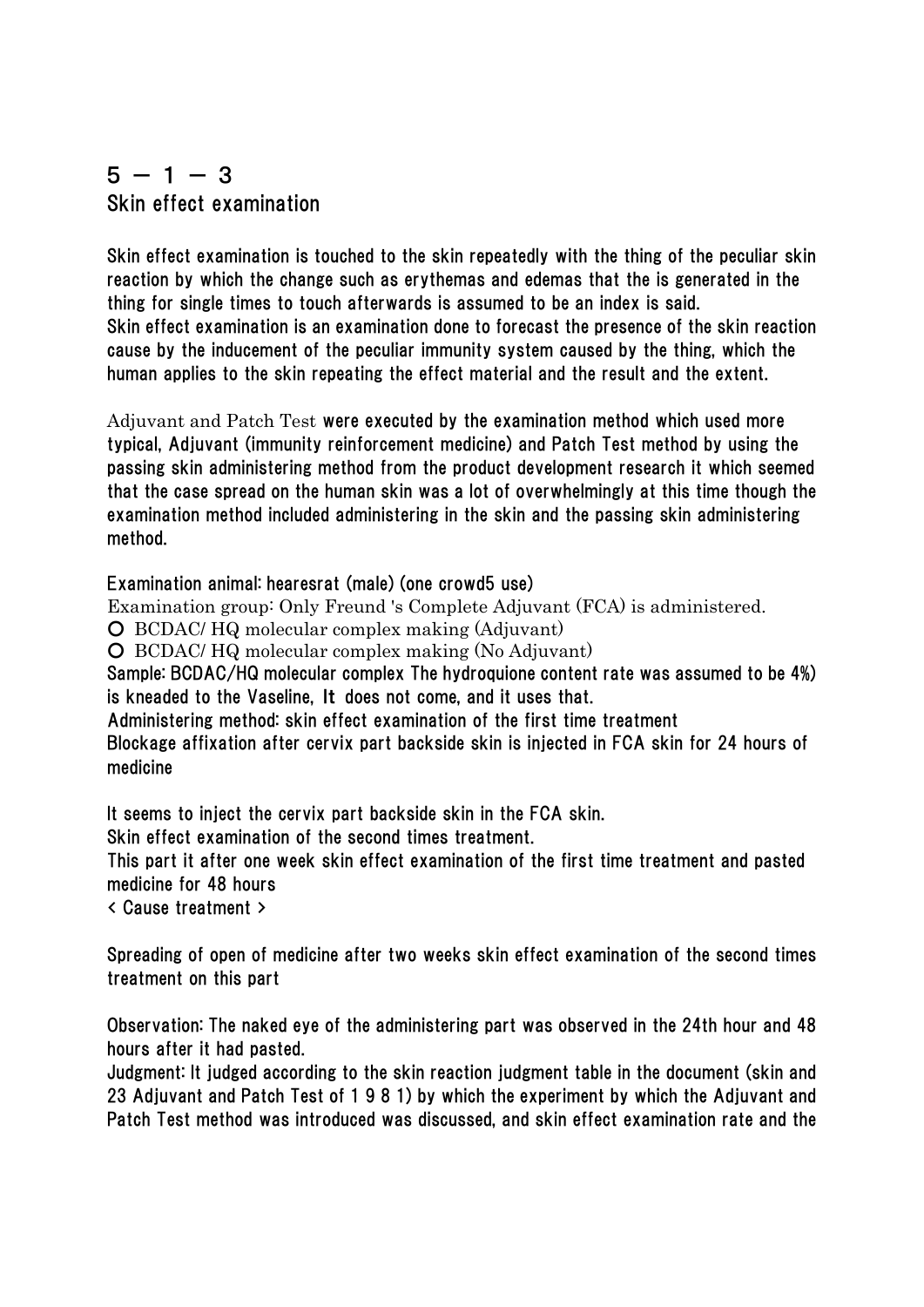average evaluation points were calculated.

Skin effect examination rate and the average evaluation rate were shown in Table 5―3 and the judgment table of the skin reaction (erythematic and edema) was shown in Table 5―4.

The average evaluation rate was obtained by the next expression by using the judgment table of the skin reaction.

| Mean Response = $\{(1)+(2)\}\$ |  |
|--------------------------------|--|
|                                |  |

Total number of animals

Table 5―3 Skin effect examination and average evaluation rate

|                    |     | Pos./Total Mean Response |  |
|--------------------|-----|--------------------------|--|
| RCDAC <sub>2</sub> | )/5 |                          |  |

#### Table 5-4 Judgment table of skin reaction (erythematic and edema)

| -Erythema formation          |   |  |
|------------------------------|---|--|
| No erythema                  | 0 |  |
| Very slight erythema         | 1 |  |
| Well defined erythema        | 2 |  |
| Moderate to severe erythema  | 3 |  |
| Severe erythema              |   |  |
| <edema formation=""></edema> |   |  |
| No edema                     | О |  |
| slight edema                 |   |  |
| Moderate edema               | 2 |  |
| Severe erythema              | 3 |  |
| Overall maximum score        |   |  |

Any skin reactions were not clearly admitted .

The average evaluation rating more over: though skin effect examination occupies it large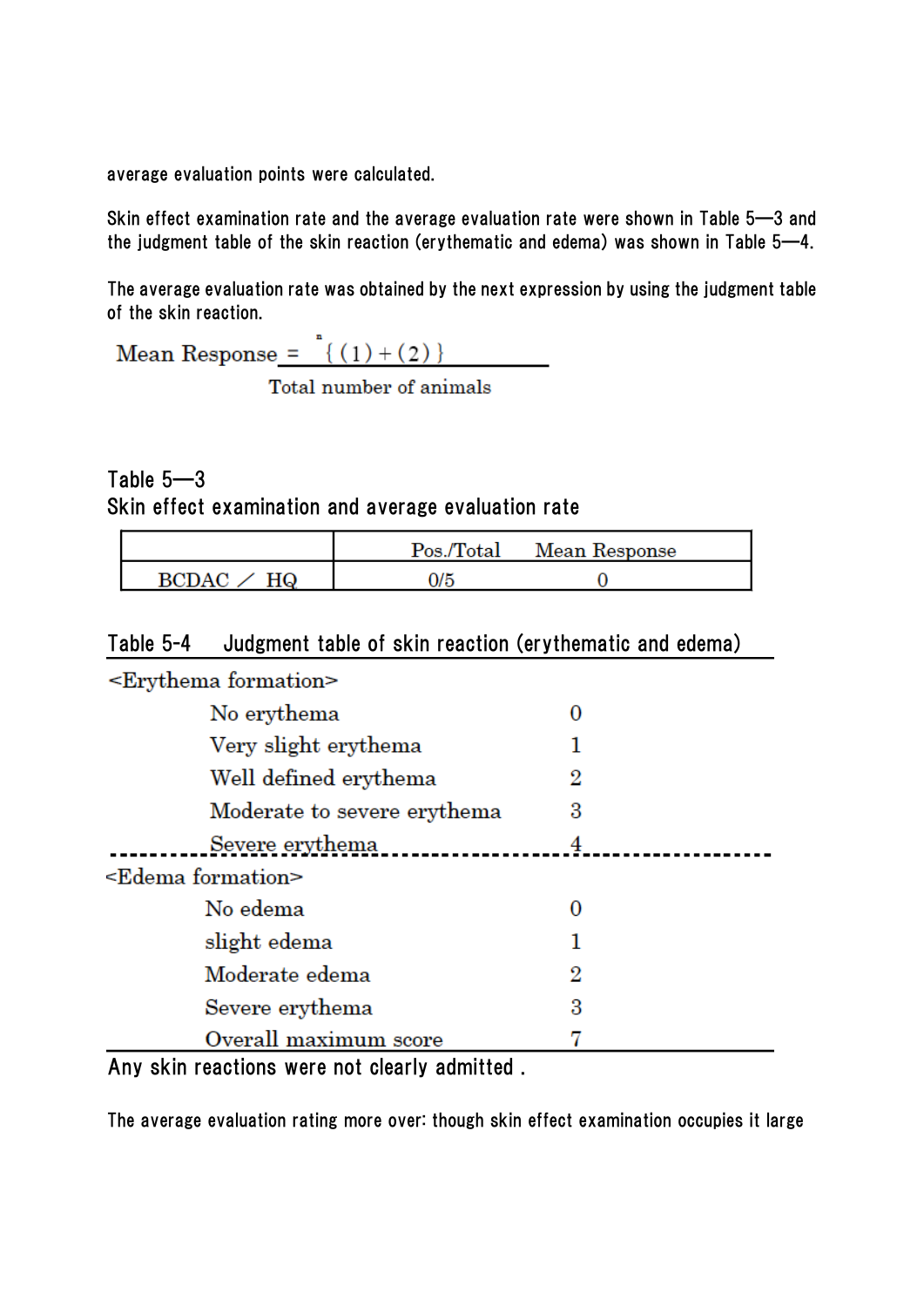<the indication of a large value>. It could be judged that the late contact hypersensitivity reaction was not admitted from 0 the value in BCDAC/HQ molecular complex.

## $5 - 1 - 4$

Chronic toxicity examination

It is an examination method examined to examine a whole body influence, which happens when the examination material is continuously applied for a long term. In the examination, observing changing amount by which food is taken of the weight under the examination and food and a general state did it. To obtain the evaluation result of the chronic toxicity from the research and development of concentrated type as the experiment method this project for a short time surely, the infiltration pressure pump was buried in the hypodermic, and the method of making it compulsorily absorb that was used and executed.

Infiltration pressure pump chronic toxicity examination method

Examination animal: Rat (male) Lewis (1 three crowd or 4)

Examination medicine: 1 0 % H C l fills in the content physiology brine solution and BCDAC/HQ complex, the BCDAC unit, and the solution which dissolves each hydroquione unit are filled to the infiltration pressure pump.

( Experimented in the density where the extraction of the medicine was not admitted at 37℃) Administering route: The infiltration pressure pump to the hypodermic is buried by the operation and the medicine is absorbed.

Average administering speed: 2.60 l/hr Administering period: 28 days

It was died for the administering period about the rat of which medicine, neither a rapid weight change nor the decrease in amount by which food is taken, etc. were seen completely, and a special change in the state was not seen. A special change in the rat was not seen though 28 days were ended.

# $5 - 1 - 5$

Patch test by human

It is difficult to evaluate by the animal examination and to forecast sense stimulation such as twitch and itchy though it seems that it is possible to forecast some skin reaction from the examination result, which has been described by now about surfactant/hydroquione molecular complex making.

Moreover, the patch test in the human actually becomes important from becoming the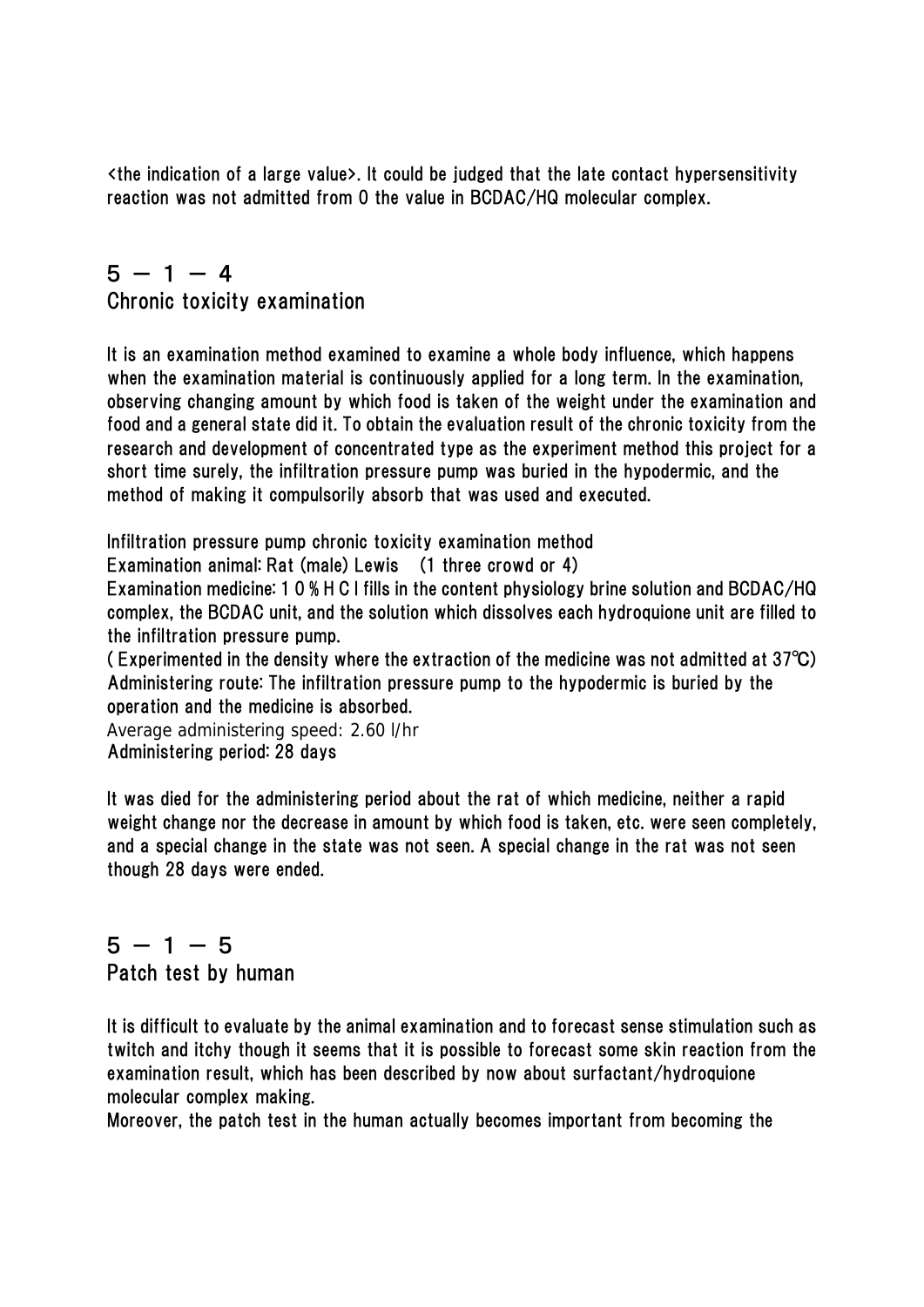material applied to the human. The patch test is a handy foresight examination method by which it is confirmed that dermatitis does not happen when the raw material and the product are used development.

 It drank and pettiest was executed for both the normal skin and a specific skin (human where the skin reaction was caused for the medicine etc. comparatively sensitively) under the cooperation of the dermatology specialist with the following patch testers this time.

Experiment method Taste: Adult 12 examples Administering route: Passing skin Administering method: It mixes Vaseline and sample, and affixes dorsal or the above hummer's blockage. (For 48 hours) Administering frequency: One time

Observation: It is waited that the transitory erythematic caused when removing it after affixation is removed disappears and observes the skin reaction after 48 hours and 72 hours. Judgment and evaluation: The level of the erythematic and the edema is I judgment and is evaluated based on the ICDRG judgment standard.

It has aimed to observe the skin stimulation of the skin reaction of the delay (allergic reaction) in the observation after 72 hours in observe after 48 hours.

The sample used to test the patch is as follows.

- 1. BCDAC/HQ complex
- 2. BSDAC/HQ complex
- 3. Only BCDAC
- 4. Only BSDAC
- 5. Control (Only the patch bonds :)

A gloomy judgment was able to be obtained about them about skin stimulation and both allergic reaction though the patch test in a healthy person always did mainly BCDAC/HQ to which paid attention in this project. Therefore, BCDAC/HQ molecular complex making can have done the thing guessed to be a material, which had considerably high safety of application to the human body.

Next, the execution condition and the result of the patch test in a specific human are shown. Experiment method

Taste: Adult one example (adult woman who has judge specific human from dermatology specialist)

Administering route: Passing skin

Administering method: Vaseline sample mixes, and affixes dorsal the above blockage. (For 48 hours)

Administering frequency: One time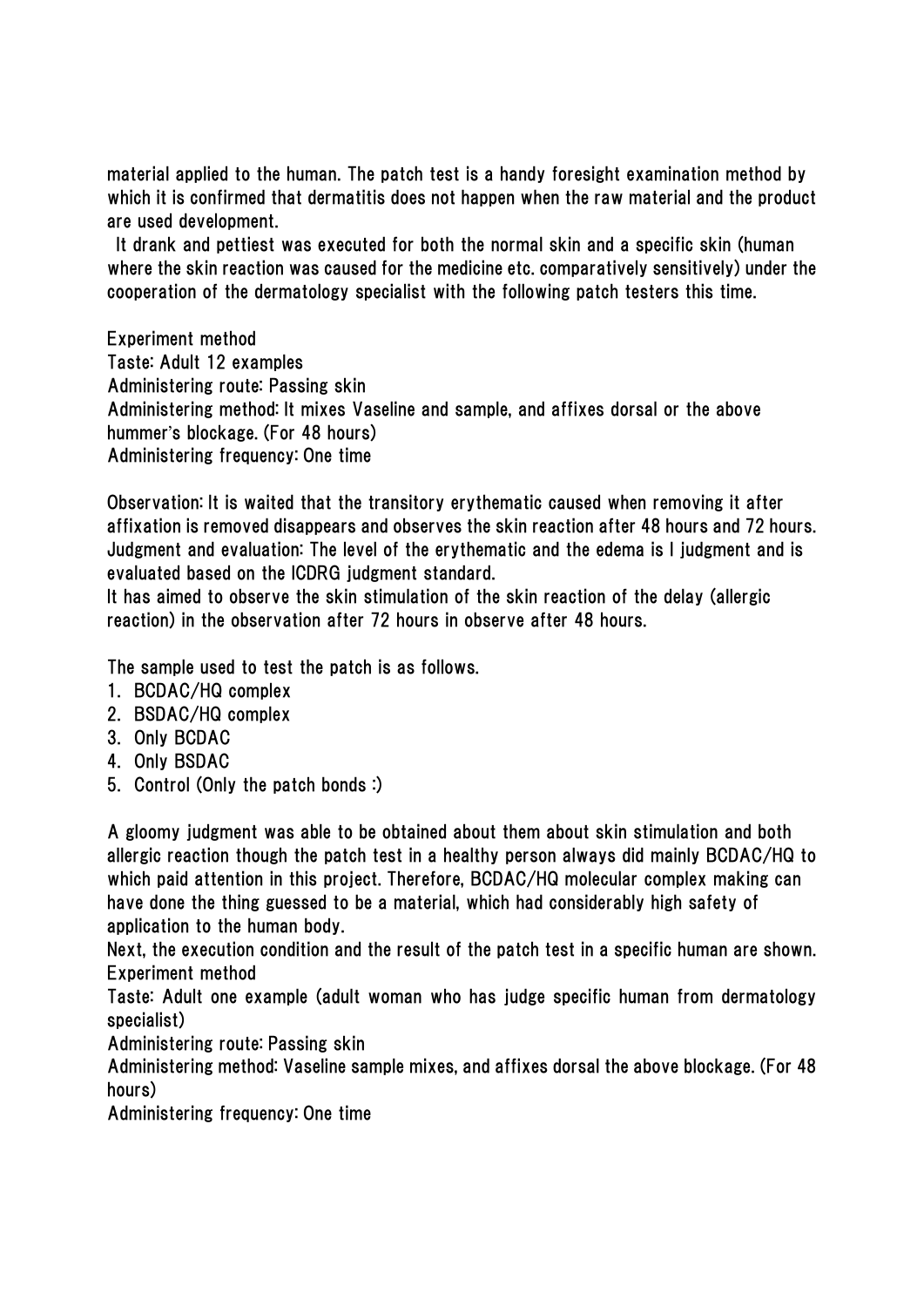Observation: It is waited that the transitory erythematic caused when removing after affixation is removed disappears and observes the following skin reaction on the tenth after 48 hours and 72 hours later.

Judgment and evaluation: The level of the erythematic and the edema is judged and evaluated based on the ICDRG judgment standard.

When the patch of various samples was requested to be tested, approval could be obtained in this also because being given at the chance that was able to meet the person judged to be a specific person was rare.

It is a valuable splendid chance that proof that not only the ordinary man Takeshi but also a specific person can use molecular complex making obtained in this research and development can be done to execute this patch test and we wish to express our gratitude.

Table 5-5 shows the patch test execution sample and the list of the judgment result.

The ointment radical medicine and HQ HO show the hydrophilic ointment which contains the hydroquione unit which has been used up to now among the dermatology specialists about inspection material in Table 1-5.

Moreover, VC in the table shows the ascorbic acid of an anti-oxidant. Control, that is, the 50th table inside is only patch test bonds.

A specific person did not react to an ointment radical medicine alone when judged from the table.

Only the length of the alkyl chain understands it has been understood that using BCDAC, which has long length of the chain, is high safety with surfactant BCDAC and B Z C L though it is a different structure.

This was an agreement well for the example of reporting on the skin stimulation of a lot of surfactant, which had been reported up to now.

The thing, which even a specific person was able to use, was clarified to a molecular complex making with hydroquione, which used BCDAC, which had number 16 of carbons from judgment result.

Moreover, the result in which not being admitted that it was skin stimulation, and an allergy to use the parent hydrophilic ointment which used BCDAC/HQ when the parent water ointments which contained the parent water ointment which used the unit of hydroquione which had prepared congressional up to now by the prescription of the dermatologist and BCDAC/HQ were compared was able to be obtained.

It has been understood that stability high BCDAC/HQ molecular complex making developed in this research has the safety, which a specific human can also use.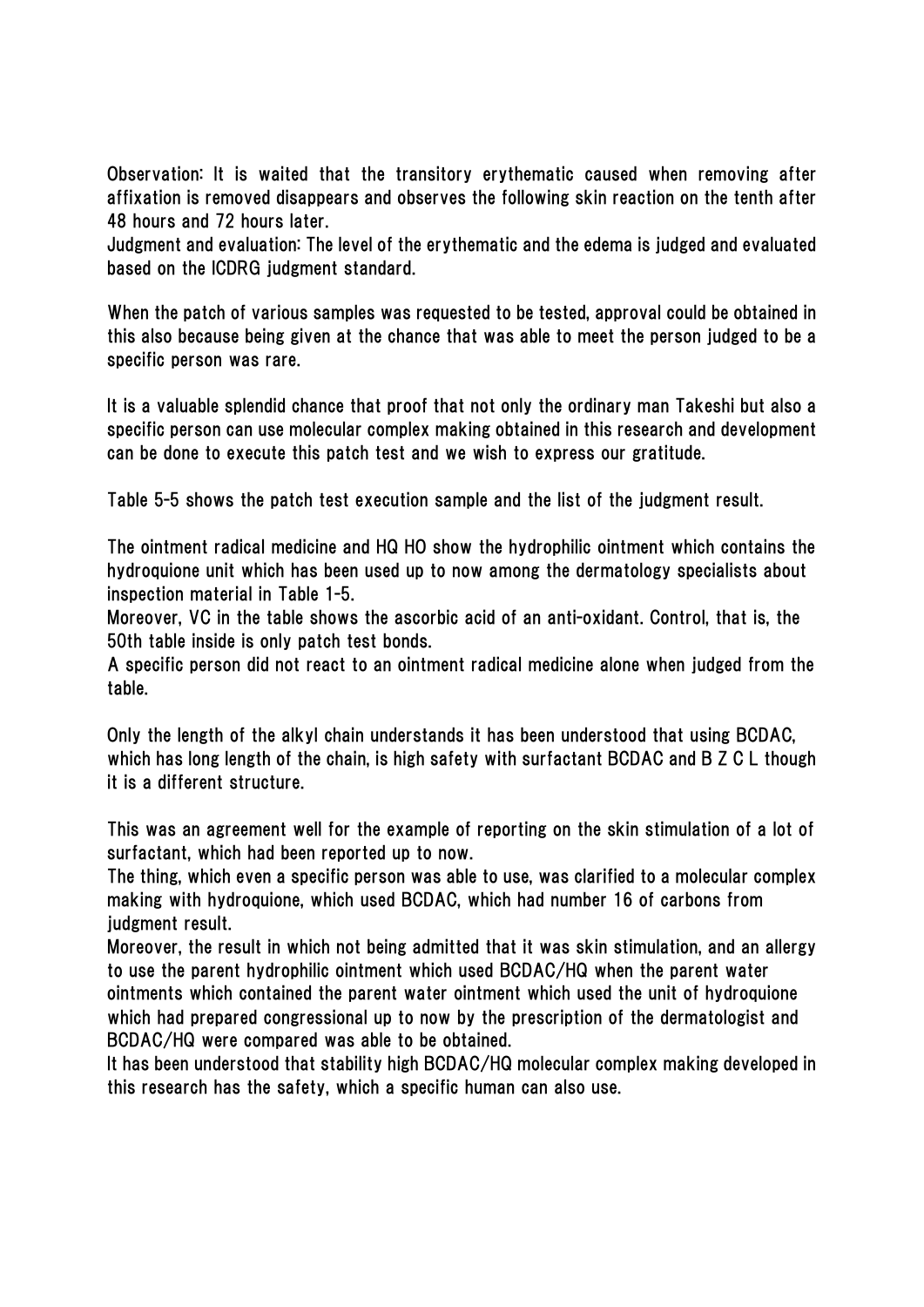Chapter 6 Main discourse( 5 )

#### Passing skin absorption experiment of surfactant/Hydroquinone molecular complex

The medicine movement when absorbed to inside the body cannot be forecast though stimulation to the skin of BCDAC/HQ and the allergy were examined in Chapter 5 by the examination which has been done in Chapter 5. For instance, if the attenuation of the medicine might be accumulated in inside the body for a long term late, the thing to offer the market the product, which can be used connecting, and at ease is toxic of the product is difficult.

#### $6 - 1 - 1$

The inside the body movement of hydroquione in complex of hydroquione molecular complex making and surface-active agent/BCDAC/HQ was examined in Chapter 6 through the passing skin absorption experiment. 6-1-1 hydroquione is necessary and indispensable to knowing the inside the body movement of the hydroquione unit it quietly knows the inside the body movement of the medicine by the passing skin absorption of inside the body movement measurement BCDAC/HQ molecule complex making by the injection administering first of all.

The inside the body movement measurement examination of the hydroquinone $\epsilon$ under the following examination conditions> unit was done. The Hydroquinone unit is made the solution of the physiology brine solution which contains 10% HCl by using hearesrat for the examination animal and 10 mg/kg is collected blood to the target at the time of passing after quietness note is administered to shift the medicine in blood surely. The hydroquinone the blood inside density was detected by a high-speed, liquid chromatography by using 0.1M phosphorus acid buffer liquid, which had contained 12% methanol in the movement aspect after having removed the protein.

Figure 6-1 shows the result.

Figure 6 -1 Inside the body medicine movement of hydroquione

It has been understood that hydroquinone hardly exists from Figure 6-1 in inside the body in about ten minutes. That is, an early material the disappearance speed of the medicine, and no material accumulated in inside the body for a long term was clarified by the actual examination.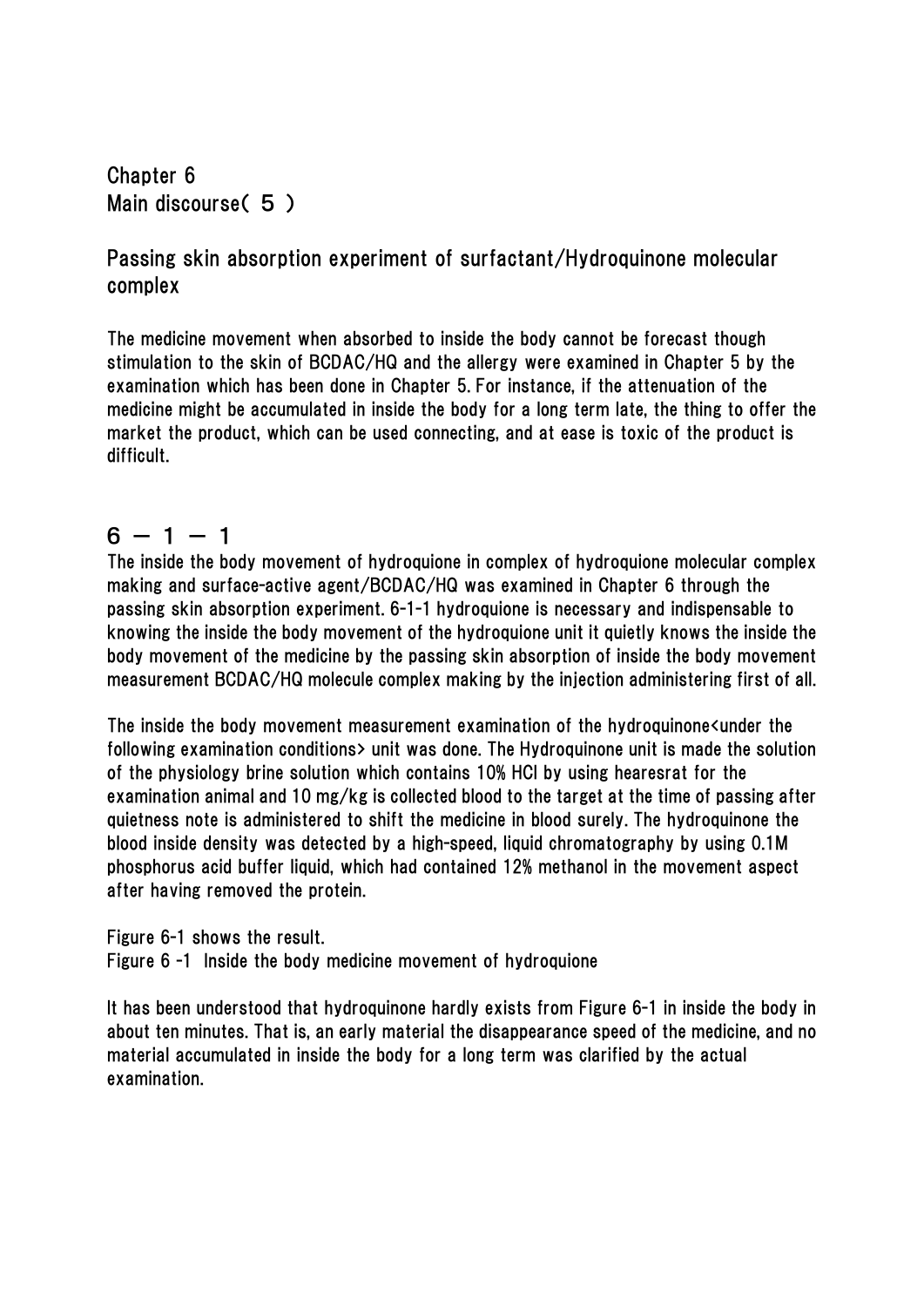## $6 - 1 - 2$

#### Measurement of density in blood of hydroquinone by passing skin absorption

As for the inside the body movement of the hydroquinone unit, the thing confirmed from the above-mentioned examination result can have been done. However, to actually become a product, which did the spreading use to the skin as for molecular complex making the product at which, it aimed by this project. Therefore, it is interested in the medicine inside the body movement by the passing skin absorption.

It was removed in the Vaseline here in dorsal of hearesrat the cervix, and blood was collected, and the protein was removed to the target at the time of passing afterwards doing blockage affixation mixing BCDAC/HQ complex (4 %). And, the hydroquinone the blood inside density was detected by a high-speed, liquid chromatography by using 0.1M phosphorus acid buffer liquids, which contained 12% methanol in the movement aspect. Figure 6-2 shows the result.

After the medicine had been pasted, the detection of hydroquinone could be confirmed at once though it was a result, very a small amount. However, confirming the peak which seemed that hydroquione to the inspection material which had been collected blood ten minutes later became possible.

It can be guessed that the inside the body disappearance of hydroquinone happened in ten minutes because of this, and is looked the disappearance speed in inside the body fast as well as the deflecting unit as for hydroquione, which makes the molecule complex making. When the result of this experiment result and the patch test is also considered, the surfactant and hydroquione from which the molecule is made complex are materials thought to be low stimulation and low toxicity for the skin.

#### $6 - 1 - 3$

Observation of melanin synthesis control which uses human skin three dimension mode

The melanin synthesis control was confirmed by observing an actual melanin formation by <effect of the skin whiting of BCDAC/HQ> using the normal human bark corner making cell. By the way, various animals are used to evaluate the safety of a chemical material intended for the human such as cosmetics, and reliability is assumed to be a high method very much. However, this method is reviewed from the idea of the animal protection etc. in recent years. Then, the safety evaluation examination method, which does not use the animal, has been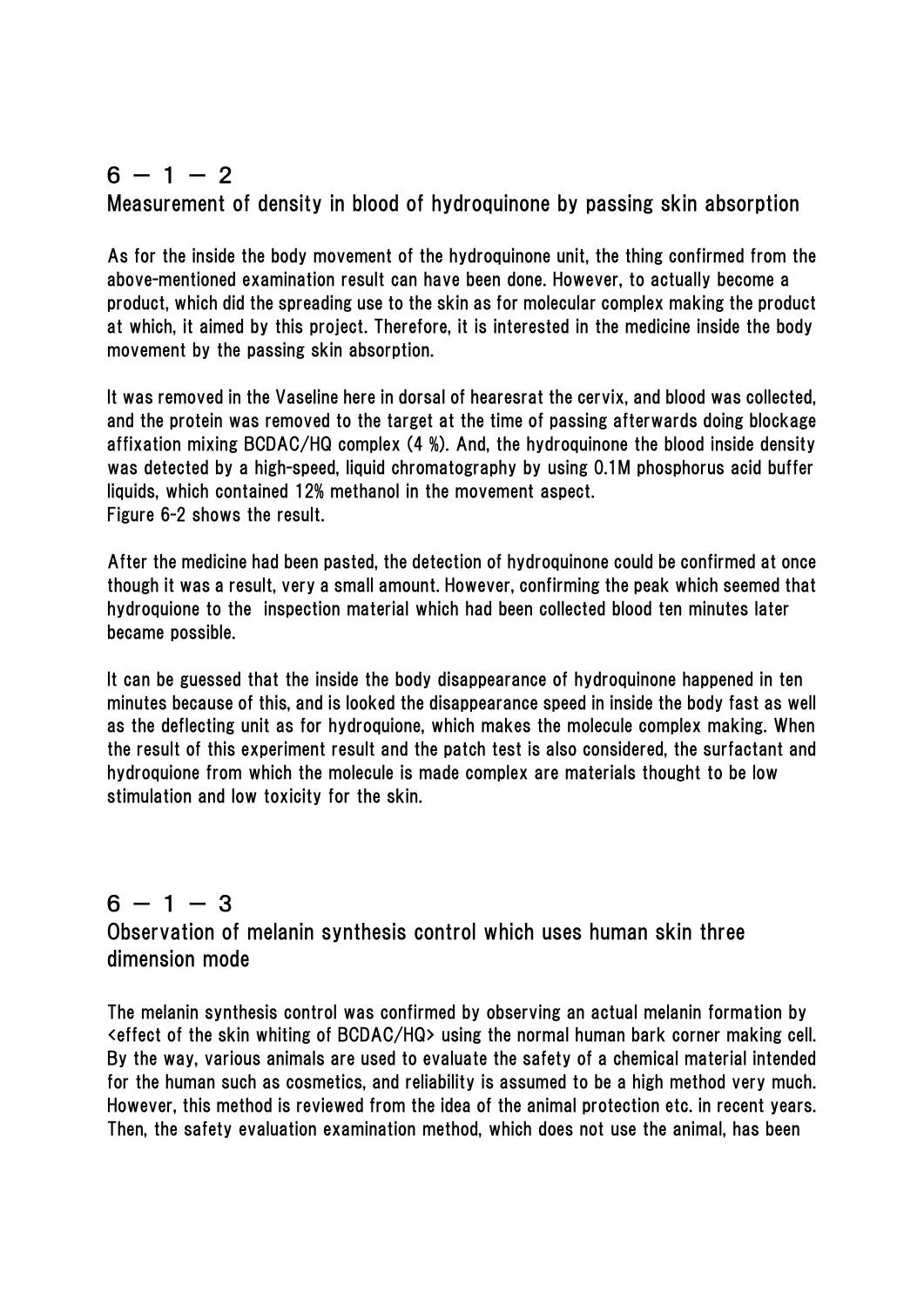developed. There is a method of using the person skin three-dimension model as one of the animal substitution evaluation methods. That is, this method can be evaluated to the skin stimulation and toxicity at the same time as being able to examine the effect of the skin whiting. In that case, it becomes in vitro examination by which the cell existence rate caused by the effect material's touching with the cell etc. is assumed to be an index. When the melanin formation was observed, the existence of the cell decided to be observed together in the actual examination this time.

Examination method.

Human skin three dimension model: Normal person bark corner making cell (MEL-300 and Kurabo), which contains normal person bark melanin cell Examination group: OOnly Dulbecco PBS (DPBS) (Only the buffer liquid :) ○BCDAC/Hydroquinone complex OOnly BCDAC OOnly hydroquione

Administering density: Critical missal density of surfactant 4.4×10-3 mol/l. Two kinds of the back and forth are prepared on the boundary of (cmc). (The forth: Low density, the back :It is expressed that it is high density.)

UV irradiation:365nm UV is irradiated for 20 minutes on the first day , the third day, the fifth day, he seventh day.

A part of the model cell, which gave DPBS, prepared the one not irradiated at all.

After the examination ends, The model cell was put with DPBS which contained the rinse doing and 10% formal in at a night, fixed once with DPBS, taken a picture of the microscope (x175) from the basale, and the presence of the melanin formation was done by the thing to observe the projection of a black tree in the photograph or the generation of the macula.

This experiment can be thought that toxicity to the cell of the medicine is low because the cell was able to finish not becoming extinct on the way.

A considerable melanin formation can be observed by especially irradiating UV from the Skin whitening evaluation examination of a molecular complex making, which used the person skin model cell only in the buffer liquid in one week. If UV was not irradiated moreover oppositely, it was possible to control during the melanin formation and it was possible to confirm it from the actual examination.

Moreover, it is understood that the progress of the melanin formation is obviously controlled though the UV irradiation was given compared with the cell only of the buffer liquid from this experiment result in the cell, which is the contact of molecular complex making. Hydroquinone molecular complex making generated from seem the effective action because of the cell that is the contact of the hydroquinone unit by this research and development is thought to be a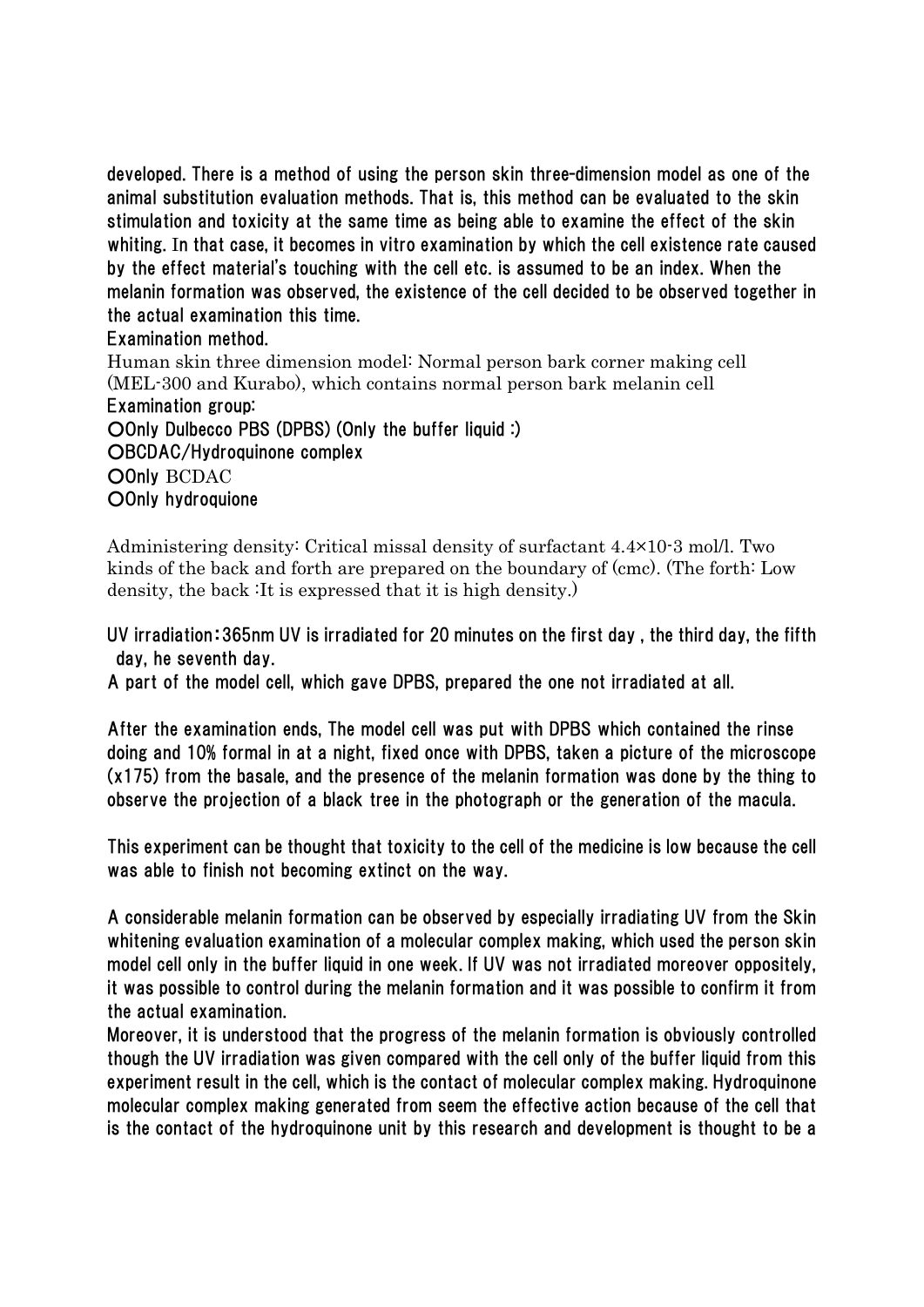material, which stabilizes and is safe without ruining the effect of the skin whitening of original hydroquione.

## $6 - 1 - 4$

 Effect of molecular complex making on chromatosis type contact dermatitis patient

There was a case to administer the hydroquinone unit to the patient who had kneading deep and a variety of chromatosis diseases in a suitable ointment radical medicine by the treatment purpose from of old among the dermatology specialists. However, it is necessary to stop using by the tint by the stimulation of the hydroquione ointment. The BCDAC/HQ content ointment was applied to chromatosis dermatitis patient who had increased red by administering hydroquione single purpose ointment under the cooperation of the agreement of the patient and the dermatology specialist and the recovery passage of the diseased part was observed this time.

Effect of molecular complex making on chromatosis type contact dermatitis patient

When the use stop of the ointment was done because red has been increased after they use it, red has been pulled at the age of 69 though a start hydroquinone single purpose ointment is used, treated to chromatosis dermatitis patient. Therefore, this red can be judged to be a symptom, which happens for the hydroquinone single purpose ointment use. It was possible to look not showing the application of hydroquione molecular complex making developed by this patient at this time, especially red, and nor the gradual recovery of a calm coloring matter from which the recovery had not been seen easily furthermore either up to now on April 16, 2002. The effectiveness of molecular complex making of hydroquione is suggested from these.

## $6 - 1 - 5$

Examination of cosmetics radical medicine prescription

The cosmetics radical medicine, which functioned molecular complex making stabilizing, was examined in this research. The examination of the radical medicine is important so that the principal ingredient in the product may work furthermore functionally stabilizing and safely. A wide examination was necessary in the future, and about this content, a molecular complex making was shown by examining for the research and development period, and using the radical medicine which seemed even though it was suitable and the product which kneaded and did though it was thought that it was necessary to keep researching spending time a little more.